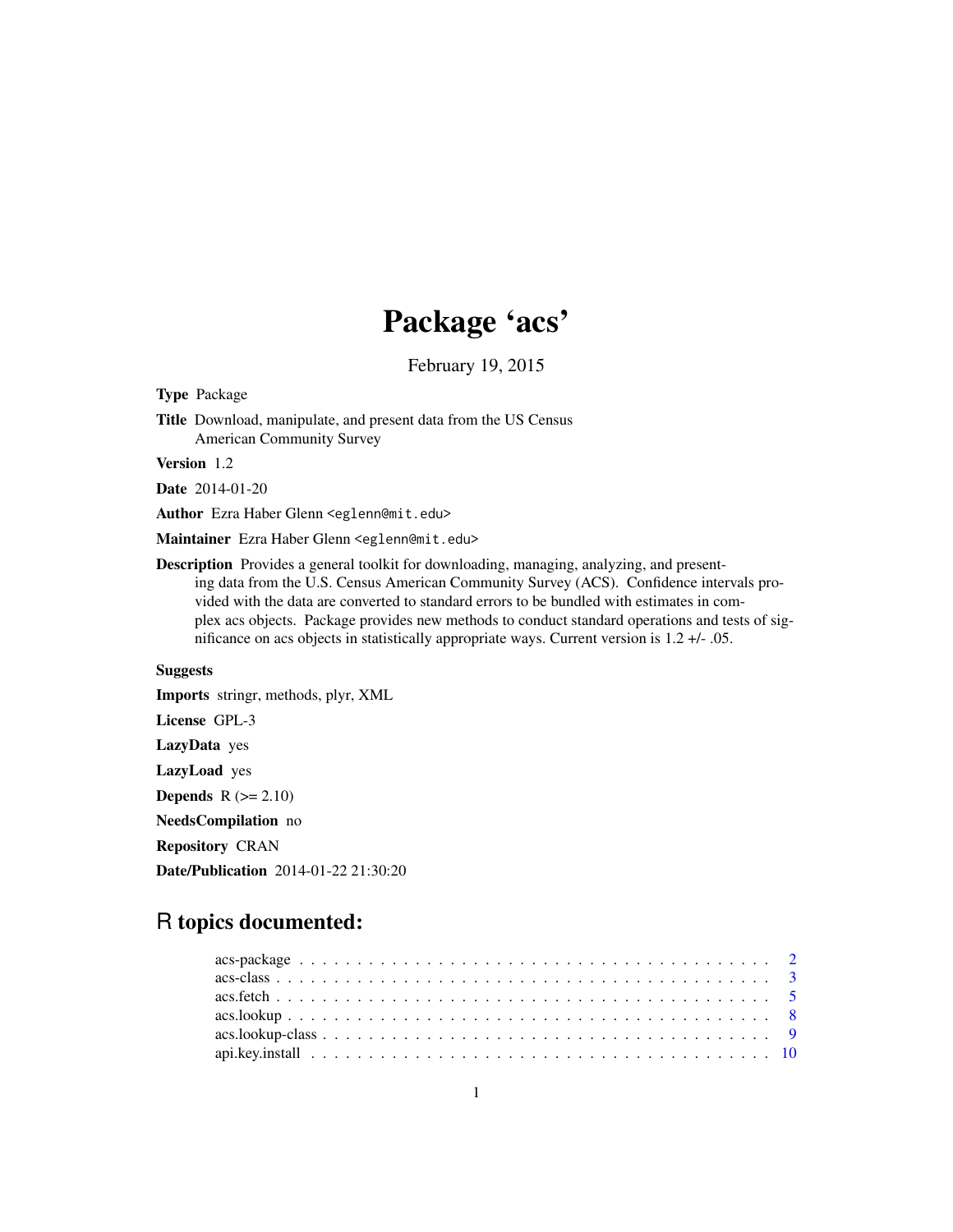# <span id="page-1-0"></span>2 acs-package

|       |  | -34 |
|-------|--|-----|
|       |  |     |
|       |  |     |
| Index |  | 39  |

acs-package *Download, manipulate, and present data from the US Census ACS*

## Description

Provides a general toolkit for downloading, managing, analyzing, and presenting data from the U.S. Census American Community Survey (ACS). Confidence intervals provided with the data are converted to standard errors to be bundled with estimates as complex acs objects. Package provides new methods to conduct standard operations and tests of significance on acs objects in statistically appropriate ways. Current version 1.2 +/- .05.

# Details

| Package: | acs                         |
|----------|-----------------------------|
| Type:    | Package                     |
| Version: | 1.2.                        |
| Date:    | 2014-01-20                  |
| License: | $GPL-3$                     |
| Depends: | stringr, methods, plyr, XML |

The package defines a new "acs" class (containing estimates, standard errors, and metadata for tables from the U.S. Census American Community Survey), with methods to deal appropriately with common tasks, such as combining subgroups or geographies, mathematical operations on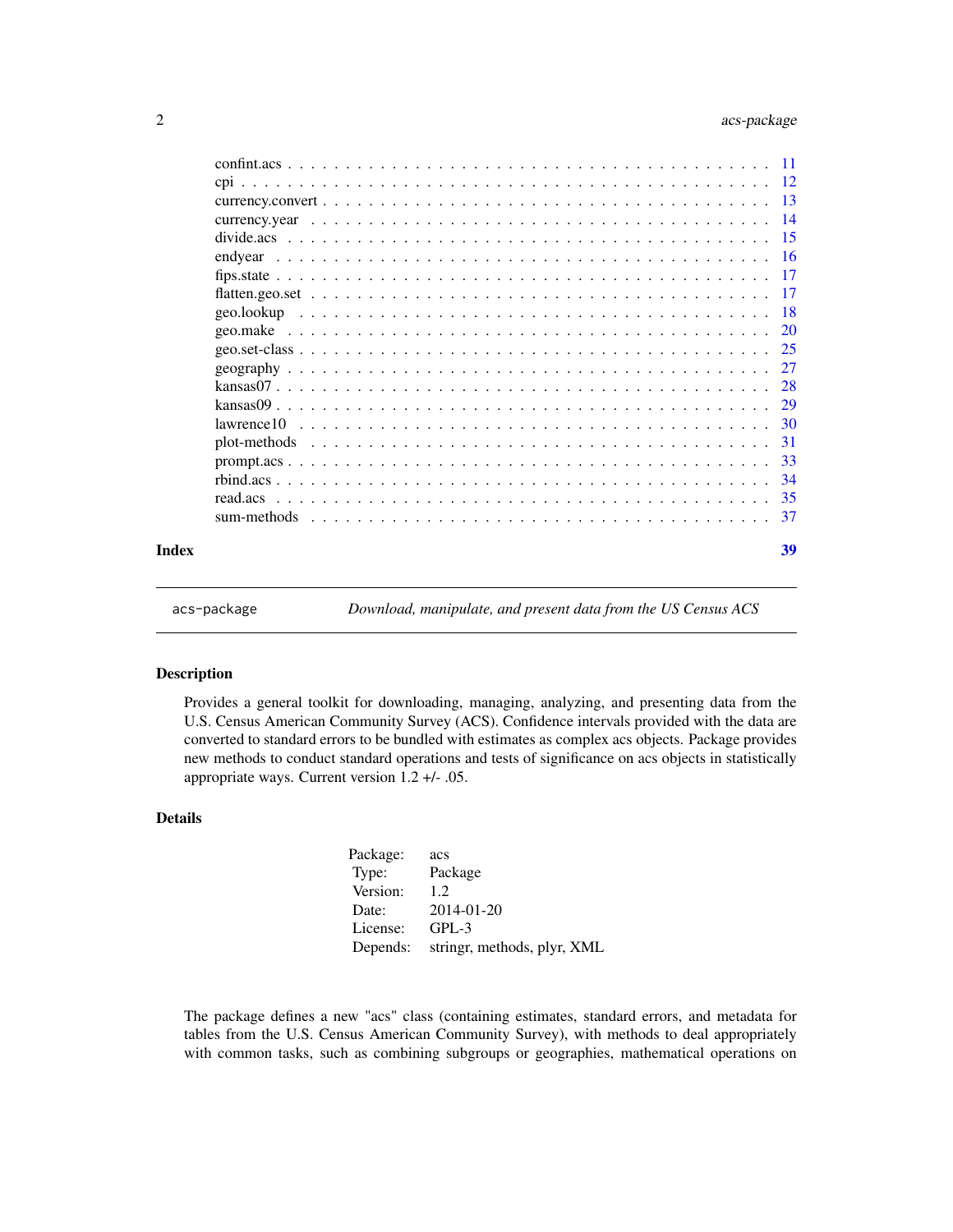#### <span id="page-2-0"></span>acs-class 3

estimates, tests of significance, and computing (and plotting) confidence intervals.

# Author(s)

Ezra Haber Glenn <eglenn@mit.edu>

# References

- 1. "A Compass for Understanding and Using American Community Survey Data: What State and Local Governments Need to Know." Washington, DC: U.S. Census Bureau. 2009. [http:](http://www.census.gov/acs/www/Downloads/handbooks/ACSstateLocal.pdf) [//www.census.gov/acs/www/Downloads/handbooks/ACSstateLocal.pdf](http://www.census.gov/acs/www/Downloads/handbooks/ACSstateLocal.pdf).
- 2. "acs.R: An R Package for Neighborhood-Level Data from the U.S. Census." Ezra Haber Glenn, Department of Urban Studies and Planning, Massachusetts Institute of Technology. Presented at the Computers in Urban Planning and Urban Management Conference, July 6, 2011. [http://dusp.mit.edu/sites/all/files/attachments/publication/glenn\\_](http://dusp.mit.edu/sites/all/files/attachments/publication/glenn_acs_cupum_jou.pdf) [acs\\_cupum\\_jou.pdf](http://dusp.mit.edu/sites/all/files/attachments/publication/glenn_acs_cupum_jou.pdf).
- 3. "Working with acs.R (version 1.0)", Ezra Haber Glenn. [http://eglenn.scripts.mit.edu/](http://eglenn.scripts.mit.edu/citystate/wp-content/uploads/2013/06/wpid-working_with_acs_R3.pdf) [citystate/wp-content/uploads/2013/06/wpid-working\\_with\\_acs\\_R3.pdf](http://eglenn.scripts.mit.edu/citystate/wp-content/uploads/2013/06/wpid-working_with_acs_R3.pdf)
- 4. CityState webpage: <http://eglenn.scripts.mit.edu/citystate/>
- 5. User Group Mailing List: <http://mailman.mit.edu/mailman/listinfo/acs-r>

```
acs-class Class "acs"
```
#### Description

The acs class provides a convenient wrapper for data from the U.S. Census American Community Survey. Estimates and standard errors are kept together, along with metadata necessary to manipulate and analyze data in this form.

# Objects from the Class

acs objects can be created by calls of the form new("acs", ...), or through helper functions provided by the package (currently read.acs and acs.fetch), or from the output of subsetting or other calls on existing acs objects. Once created, acs objects can be manipulated through new methods to deal appropriately with common analytical tasks such as combining subgroups or geographies, mathematical operations on estimates, tests of significance, and computing (and plotting) confidence intervals.

#### **Slots**

- endyear: Object of class "integer" indicating the last year included in the dataset (e.g., 2009 for data from the 2005–2009 ACS)
- span: Object of class "integer" representing the number of years the dataset spans (e.g., 3 for data from the 2007–2009 ACS)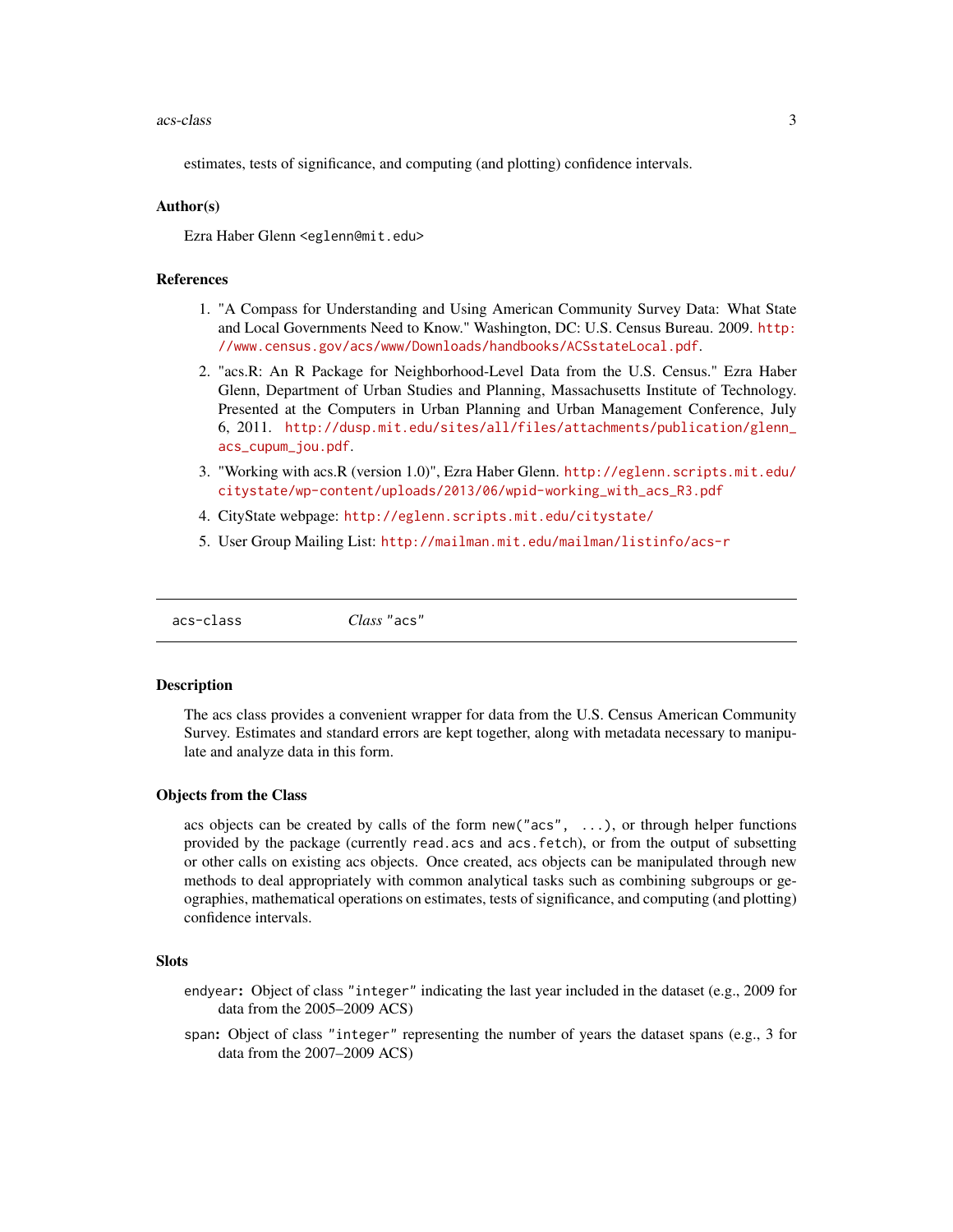- geography: Object of class "data.frame" containing columns extracted from the data's geographic header: typically includes geographic place names, census summary level values, and unique numeric identifiers, but can contain any geographic names or labels desired. When acs objects are created or modified, the first geography column will be used to label estimates and standard errors.
- acs.colnames: Object of class "character" giving the variable names for each column
- modified: Object of class "logical" to indicate whether the object has been modified since construction
- acs.units: Object of class "factor" designating the type of units in each column (e.g., count or percentage or dollars); only used minimally, to check appropriateness of some operations; mostly reserved for future functionality
- currency.year: Object of class "integer" indicating the year that all currency values have been adjusted to (by default the same as endyear, but able to be modified by the user for comparisons with other years)
- estimate: Object of class "matrix" holding the reported ACS estimates
- standard.error: Object of class "matrix" holding the calculated values of the standard errors for each estimate, derived from the reported 90% confidence intervals

# Methods

acs.colnames signature(object = "acs"): Standard accessor function; returns character vector acs.units signature(object = "acs"): Standard accessor function; returns factor vector currency.year signature(object = "acs"): Standard accessor function; returns integer endyear signature(object = "acs"): Standard accessor function; returns integer estimate signature(object = "acs"): Standard accessor function; returns matrix geography signature(object = "acs"): Standard accessor function; returns data.frame

- modified signature(object = "acs"): Standard accessor function; return logical
- span signature(object = "acs"): Standard accessor function; returns integer
- standard.error signature(object = "acs"): Standard accessor function; returns matrix
- sum signature(object = "acs"): Aggregates (adds) all estimates in the object, and adds the corresponding standard errors in a statistically appropriate way; returns new acs object
- summary signature(object = "acs"): Prints standard summary data on both estimates and standard errors
- confint signature(object = "acs"): Prints estimates with confidence intervals
- [ signature( $x = "acs")$ : subsetting works for acs objects using standard [i,j] square bracket notation, similar to two-dimensional matrices; returns a new acs object with estimates, standard errors, and associated metadata for "i" rows (geographies) and "j" columns (variable columns); essentially, subsetting for this class is structured to mirror standard operations on matrix objects
- $\leq$  signature(x = "acs"): new values may be replaced/assigned to an existing acs object using standard  $[i, j]$  bracket notation. The assignment can accept a number of different forms: a valid acs object (including a subsetted one), a list of two matrices (ideally named "estimate"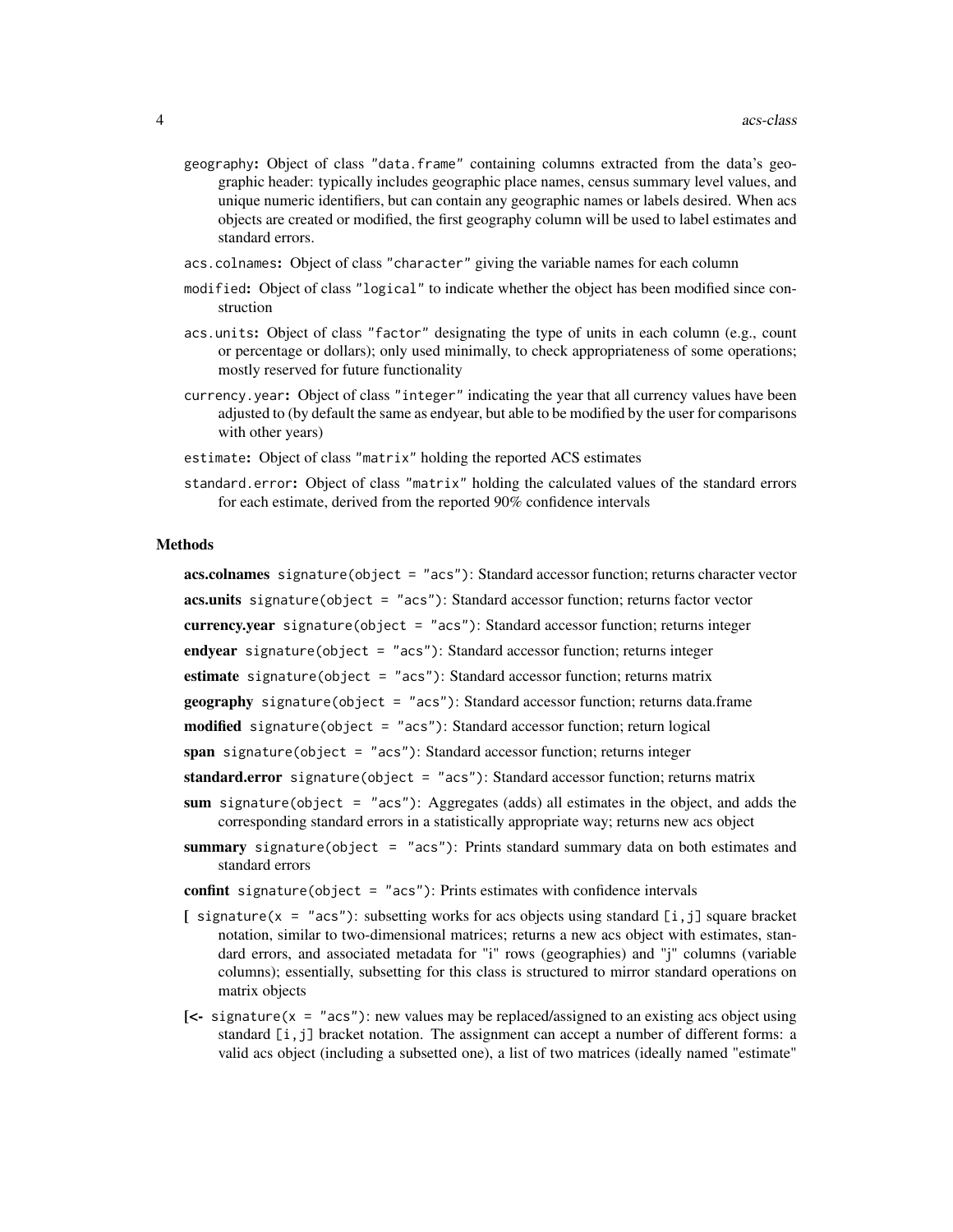<span id="page-4-0"></span>and "error" or "standard.error"), or a numeric object which may be coerced into a matrix (to be used as estimates, with zero-values assigned to corresponding standard errors).

In addition to these methods, new methods for basic arithmetic functions  $(+, -, *, /)$  have been provided to deal appropriately with combining estimates and standard errors.

#### Author(s)

Ezra Haber Glenn <eglenn@mit.edu>

# Examples

```
showClass("acs")
# load some data from the ACS
data(kansas09)
str(kansas09)
# access slots
endyear(kansas09)
span(kansas09)
estimate(kansas09)[1:5,1:5]
standard.error(kansas09[1:5,1:5])
# subset
kansas09[1:4,6:9]
# more complicated subsets
kansas09[c("Linn County, Kansas", "Wilson County, Kansas") ,
  grep(pattern="21.years", x=acs.colnames(kansas09))]
# addition on estimates and errors
kansas09[1:4,25]+kansas09[1:4,49]
# can even multiply and divide
# males per female, by county
kansas09[1:4,2]/kansas09[1:4,26]
# (males<5 plus females<5) * 12
(kansas09[7,3]+kansas09[7,27]) * 12
# some replacement: males<5 as a percentage of all males
kansas09[,3]=kansas09[,3]/kansas09[,2]
```
<span id="page-4-1"></span>acs.fetch *Downloads ACS data via the Census API and converts to a proper acs object with estimates, standard errors, and associated metadata.*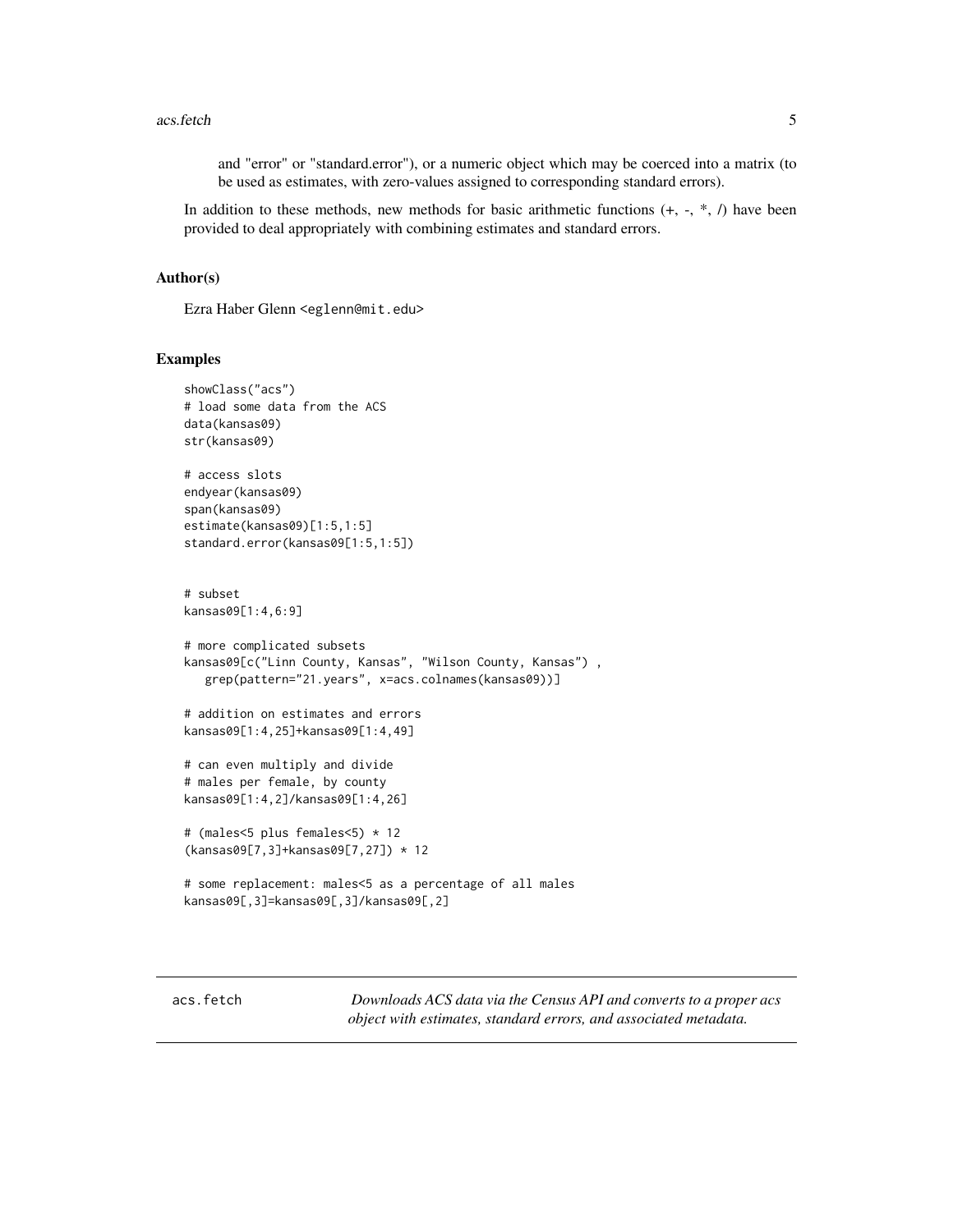# <span id="page-5-0"></span>Description

When passed a valid geo.set object and either lookup terms (table.number, table.name, keyword) or a valid acs.lookup object, queries the Census ACS API and downloads data to create a new acs-class object. Geographical information is preserved, metadata in bundled together with the acs object, and margins of errors are converted to standard errors to accompany estimates (see help(acs)).

# Usage

```
acs.fetch(endyear = 2011, span = 5, geography, table.name,
     table.number, variable, keyword, key, col.names = "auto", ...)
```
# Arguments

| endyear      | an integer (defaults to 2011) indicating the latest year of the data in the survey<br>(e.g., for data from the 2007-2011 5-year ACS data, endyear would be 2011;<br>limited by acceptable values currently provided by the Census API)                                                                                                                                                                                                                                                       |
|--------------|----------------------------------------------------------------------------------------------------------------------------------------------------------------------------------------------------------------------------------------------------------------------------------------------------------------------------------------------------------------------------------------------------------------------------------------------------------------------------------------------|
| span         | an integer indicating the span (in years) of the desired ACS data (should be 1, 3,<br>or 5); defaults to $5$                                                                                                                                                                                                                                                                                                                                                                                 |
| geography    | a valid geo.set object specifying the census geography or geographies to be<br>fetched; can be created "on the fly" with a call to geo. make()                                                                                                                                                                                                                                                                                                                                               |
| table.name   | a string giving the search term(s) to find in the name of the ACS census table (for<br>example, "Sex" or "Age"); accepts multiple words, which must all be found in<br>the returned table names; always case-sensitive. (Note: when set, this variable<br>is passed to an internal call to acs.lookup—see acs.lookup).                                                                                                                                                                       |
| table.number | a string (not a number) indicating the table from the Census to fetch; exam-<br>ples: "B01003" or "B23013"; always case-sensitive. Used to fetch all variables<br>for a given table number; if "table.number" is provided, other lookup variables<br>("table.name" or "keyword") will be ignored.                                                                                                                                                                                            |
| variable     | an object of acs.lookup class, or a string (not a number) or vector of strings<br>indicating the exact variable number(s) the Census to fetch. See details for<br>more. Non-acs.lookup examples include "B01003_001" or "B23013_003" or<br>c("B01003_001", "B23013_003"). Used to fetch specific variables, as opposed<br>to all variables for a given table number; if "variable" is provided, all other<br>lookup variables ("table.name", "table.number", and "keyword") will be ignored. |
| keyword      | a string or vector of strings giving the search term(s) to find in the name of the<br>ACS census variable (for example, "Male" or "Haiti"); accepts multiple words,<br>which must all be found in the returned variable names; always case-sensitive.<br>(Note: when set, this variable is passed to an internal call to acs.lookup—see<br>acs.lookup).                                                                                                                                      |
| key          | a string providing the Census API key to use for when fetching data. Typically<br>saved once via api.key.install and passed automatically with each call; see<br>api.key.install                                                                                                                                                                                                                                                                                                             |
| col.names    | either "auto", "pretty", or a vector of strings of the same length as the number of<br>variables to be fetched. When "auto" (the default), census variable codes will be<br>used as column names for the fetched data; when "pretty", descriptive variables<br>names will be used; otherwise col.names will be used.                                                                                                                                                                         |
| .            | Not used interactively (reserved for recursive calls).                                                                                                                                                                                                                                                                                                                                                                                                                                       |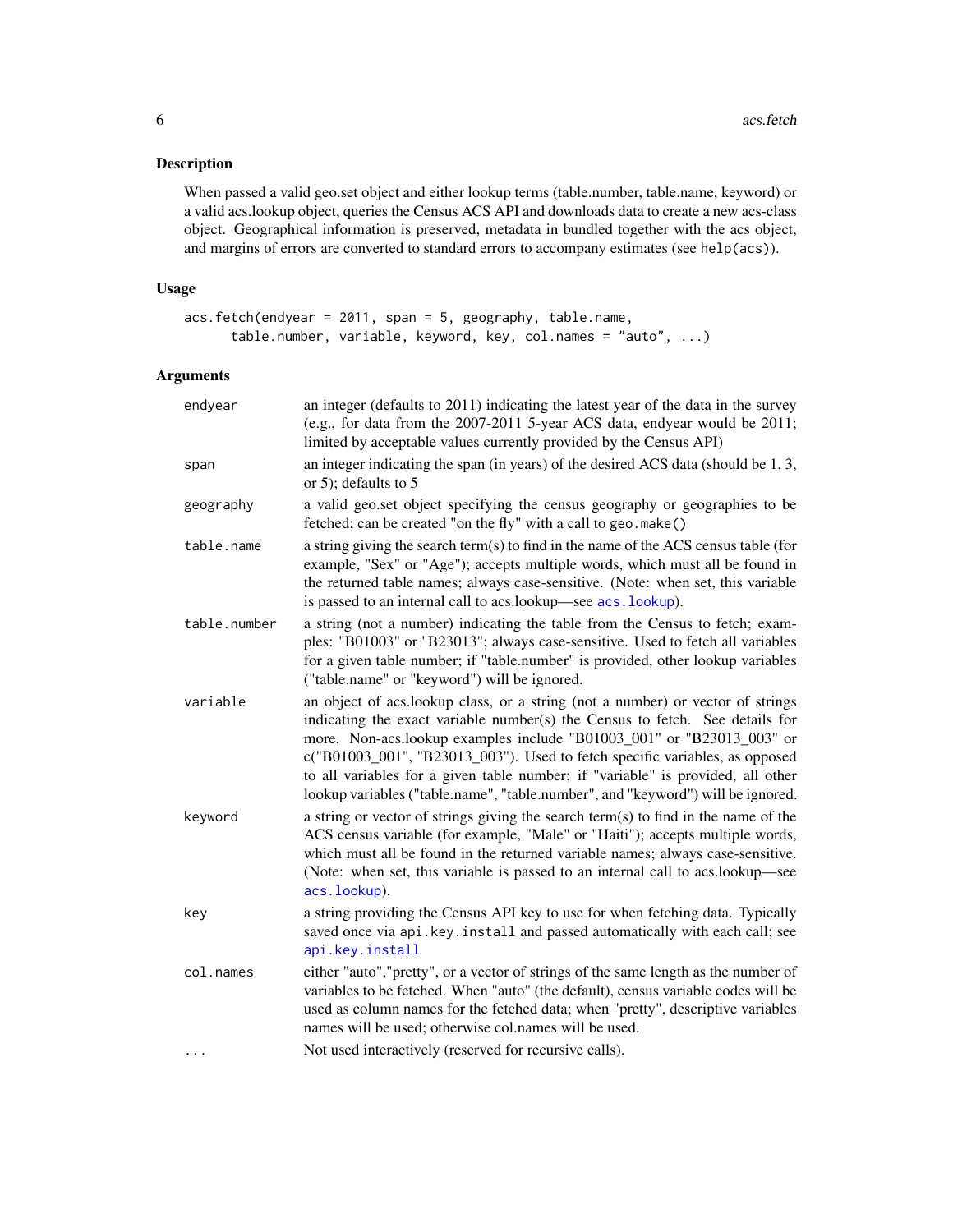#### <span id="page-6-0"></span>acs.fetch 7

# Details

Assuming you have created some geography with geo.make and you have already installed an API key, the call is quite simple: for example, acs.fetch(geography=my.geo, table.number="B01003". (For more on API keys, see [api.key.install](#page-9-1); if you haven't installed one, you can always add a "key=YOUR.KEY.HERE" argument to acs. fetch each time.)

By default, acs.fetch will download the ACS data from 2007–2011 (the Five-Year ACS), but the functions includes options for "endyear" and "span". At present, the API only provides the fiveyear data for 2006–2010, 2007–2011, and 2008–2012, but as more data is added the function will be able to download other years and products.

Downloading based on a table number is probably the most fool-proof way to get the data you want, but acs.fetch will also accept a number of other arguments instead of "table.number". Users can provide strings to search for in table names (e.g., table.name="Age by Sex" or table.name="First Ancestry Reported") or keywords to find in the names of variables (e.g., keyword="Male" or keyword="Haiti")—but be warned: given how many tables there are, you may get more matches than you expected and suffer from the "download overload" of fast-scrolling screens full of data. (But don't lose hope: see the acs.lookup tool, which can help with this problem.)

On the other hand, if you know you want a specific variable or two (not a whole table, just a few columns of it, such as variable="B05001\_006" or variable=c("B16001\_058", "B16001\_059")), you can ask for that with acs.fetch(variable="these.variable.codes", ...).

Note: when "combine=T" for the fetched geo.set, data will be aggregated in the resulting acs abject. Some users may therefore wish to specify "one.zero=T" as an additional argument to acs. fetch; see [sum-methods](#page-36-1).

#### Value

Returns a new acs-class object with estimates, standard errors (derived from the census 90% margins of error), and metadata of the fetched data from the Census API.

# Author(s)

Ezra Haber Glenn <eglenn@mit.edu>

# References

http://www.census.gov/developers/

# See Also

[acs.lookup](#page-7-1).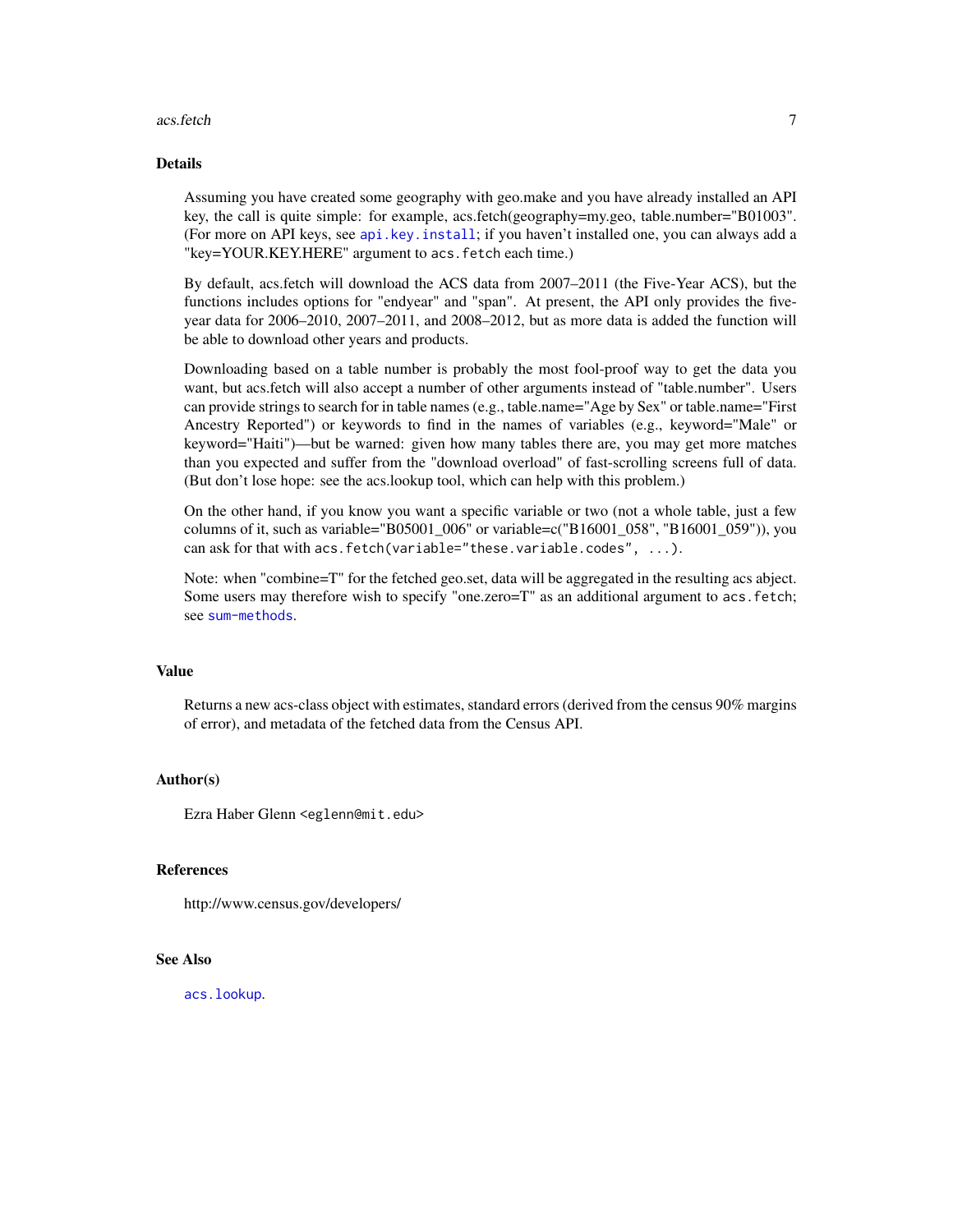<span id="page-7-0"></span>8 acs.lookup and the set of the set of the set of the set of the set of the set of the set of the set of the set of the set of the set of the set of the set of the set of the set of the set of the set of the set of the set

<span id="page-7-1"></span>acs.lookup *Search for relevant variables and tables from the US Census American Community Survey.*

# **Description**

The acs.fetch function is used to download data from the US Census American Community Survey. The acs.lookup function provides a convenience function to use in advance to locate tables and variables that may be of interest.

acs.lookup takes arguments similar to acs.fetch — in particular, "table.number", "table.name", and "keyword", as well as "endyear" and "span" — and searches for matches in the meta-data of the Census tables. When multiple search terms are passed to a given argument (e.g., keyword=c("Female", "GED")), the tool returns matches where ALL of the terms are found; similarly, when more than one lookup argument is used (e.g., table.number="B01001", keyword="Female"), the tool searches for matches that include all of the terms (i.e., terms are combined with a logical "AND", not a logical "OR").

Results from acs.lookup — which are acs.lookup class objects — can then be inspected, subsetted (with [square brackets]), and combined (with c or +) to create custom acs.lookup objects to store and later pass to acs.fetch.

#### Usage

```
acs.lookup(endyear = 2011, span = 5, dataset = "acs", keyword,
    table.name, table.number, case.sensitive = T)
```
# **Arguments**

| endyear      | an integer (defaults to 2011) indicating the latest year of the data in the survey<br>(e.g., for data from the $2007-2011$ 5-year ACS data, endyear would be $2011$ ;<br>limited by acceptable values currently provided by the Census API) |
|--------------|---------------------------------------------------------------------------------------------------------------------------------------------------------------------------------------------------------------------------------------------|
| span         | an integer indicating the span (in years) of the desired ACS data (should be 1, 3,<br>or 5); defaults to $5$                                                                                                                                |
| dataset      | either "acs" (the default) or "sf1", indicating whether to look for tables and vari-<br>ables in the American Community Survey or the SF1 dataset.                                                                                          |
| keyword      | a string or vector of strings giving the search term(s) to find in the name of the<br>ACS census variable (for example, "Male" or "Haiti"); accepts multiple words,<br>which must all be found in the returned variable names.              |
| table.name   | a string giving the search term(s) to find in the name of the ACS census table<br>(for example, "Sex" or "Age" or "Age by Sex"); accepts multiple words, which<br>must all be found in the returned table names.                            |
| table.number | a string (not a number) indicating the desired table from the Census to fetch;<br>examples: "B01003" or "B23013"; always case-sensitive. Used to identify all<br>variables for a given table number.                                        |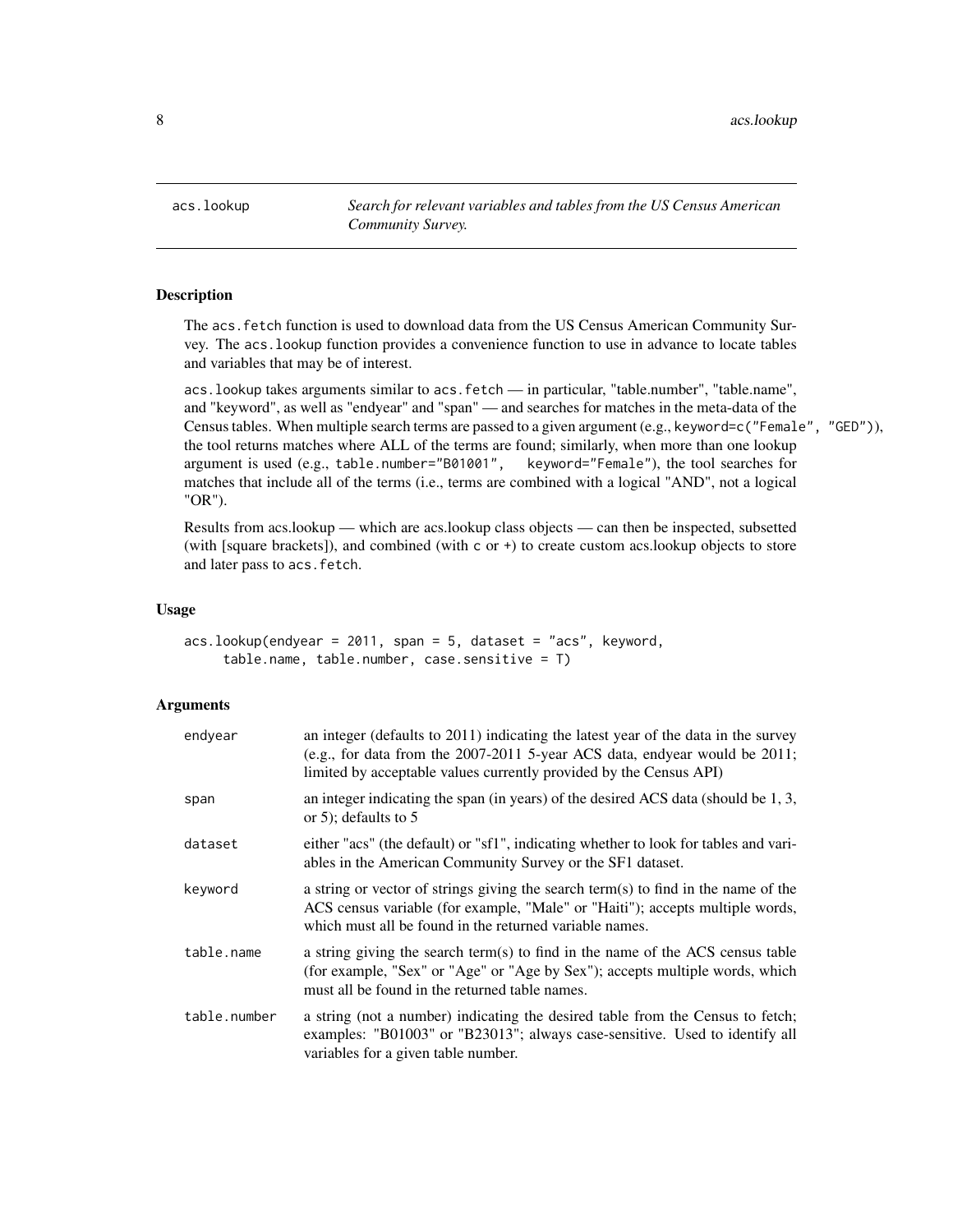<span id="page-8-0"></span>case.sensitive a logical flag indicating whether searching is case-sensitive (the default) or not. Note that the Census is not entirely consistent in capitalization in table and variable names, so setting case. sensitive=F may be useful in finding all possible matches.

#### Value

Returns an acs.lookup class object with the results of the query. acs.lookup objects can be subsetted and combined, and passed to the "variable" argument of acs. fetch.

#### Author(s)

Ezra Haber Glenn <eglenn@mit.edu>

#### See Also

[acs.lookup-class](#page-8-1)

# Examples

```
acs.lookup(table.number="B01001")
acs.lookup(table.number="B01001", keyword="Female")
acs.lookup(keyword=c("Female", "GED"))
acs.lookup(keyword="Urdu")
age.by.sex=acs.lookup(table.name="Age by Sex")
age.by.sex
workers.age.by.sex=age.by.sex[4:6]
workers.age.by.sex
```
<span id="page-8-1"></span>acs.lookup-class *Class* "acs.lookup"

#### **Description**

A new class to hold the results of calls to acs.lookup, typically for possible modification and then passing to calls to acs.fetch (using the "variable=" argument).

# Objects from the Class

Objects can be created by calls of the form new("acs.lookup", ...), but more typically will be created as output from calls to acs.lookup.

# **Slots**

- endyear: Object of class "numeric" indicating the year of the census dataset; e.g., for data from the 2005-2009 ACS, endyear=2009
- span: Object of class "numeric" indicating the span in years of the census dataset; e.g., for data from the 2005-2009 ACS, span=5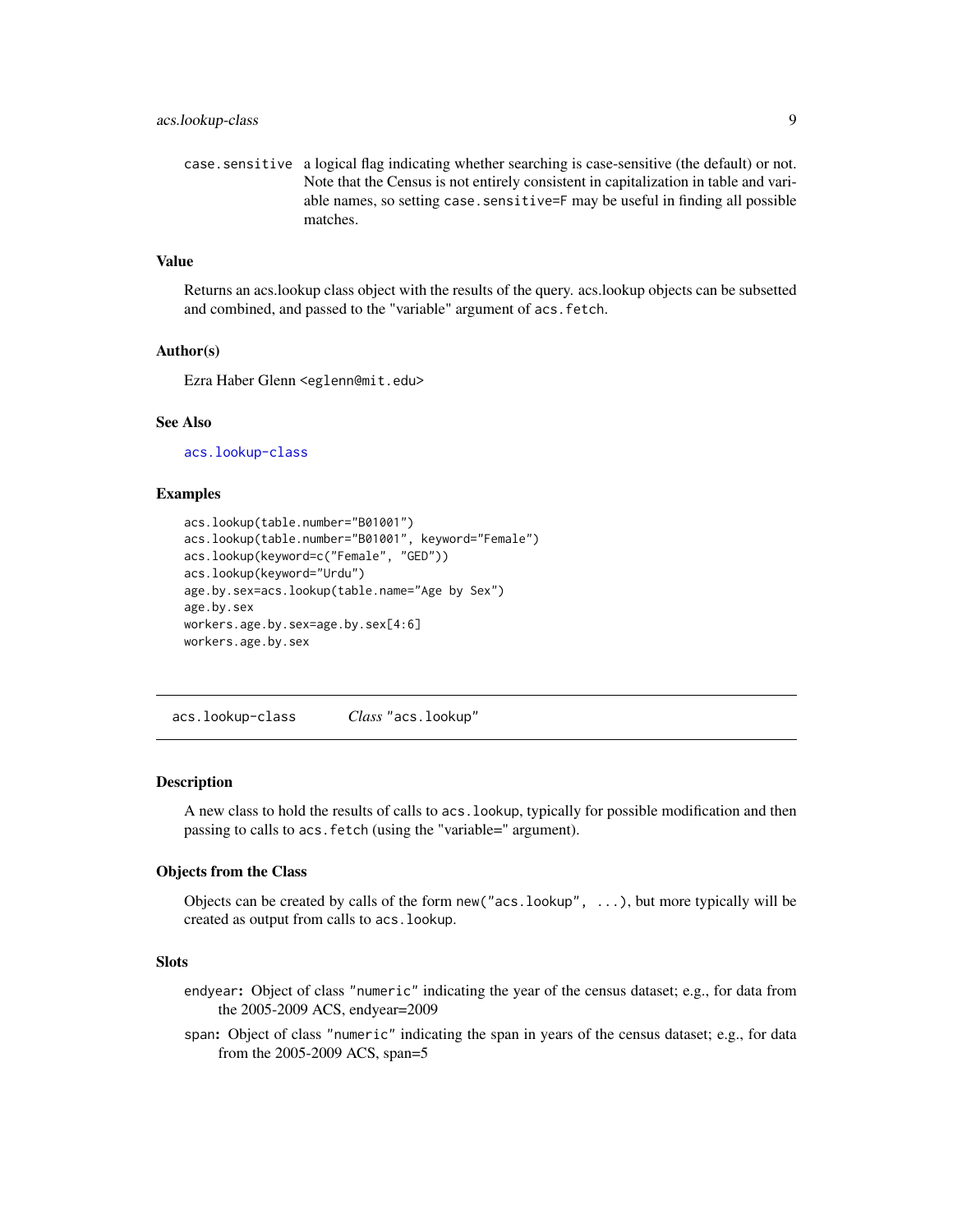- <span id="page-9-0"></span>args: Object of class "list" containing the search terms used in the call to acs.lookup, including some or all of: keyword, table.name, endyear, dataset, table.number, and case.sensitive.
- results: Object of class "data.frame" containing character strings in four columns: variable.code, table.number, table.name, and variable.name.

# Methods

- + signature(e1 = "acs.lookup", e2 = "acs.lookup"): used for combining two acs.lookup objects into one
- c signature( $x =$  "acs.lookup"): used for combining two acs.lookup objects into one

endyear signature(object = "acs.lookup"): returns endyear from acs.lookup object

- [ signature(object = "acs.lookup"): used for subsetting an acs.lookup object
- results signature(object = "acs.lookup"): returns results (as dataframe) from acs.lookup object

span signature(object = "acs.lookup"): returns span from acs.lookup object

# Author(s)

Ezra Haber Glenn <eglenn@mit.edu>

#### See Also

[acs.lookup](#page-7-1)

# Examples

showClass("acs.lookup")

<span id="page-9-1"></span>api.key.install *Installs an API key from the US Census to use with calls to* acs.fetch*.*

#### Description

The acs.fetch function requires an "API key" to use when downloading data from the US Census API. Rather than pass this rather long string to the function each time, users can save the key as part of the package installation, using the api.key.install function. Once installed, an api key is saved on the system and available for use in future sessions. (To replace a key, simply call the function again with the new key.)

#### Usage

```
api.key.install(key, file = "key.rda")
```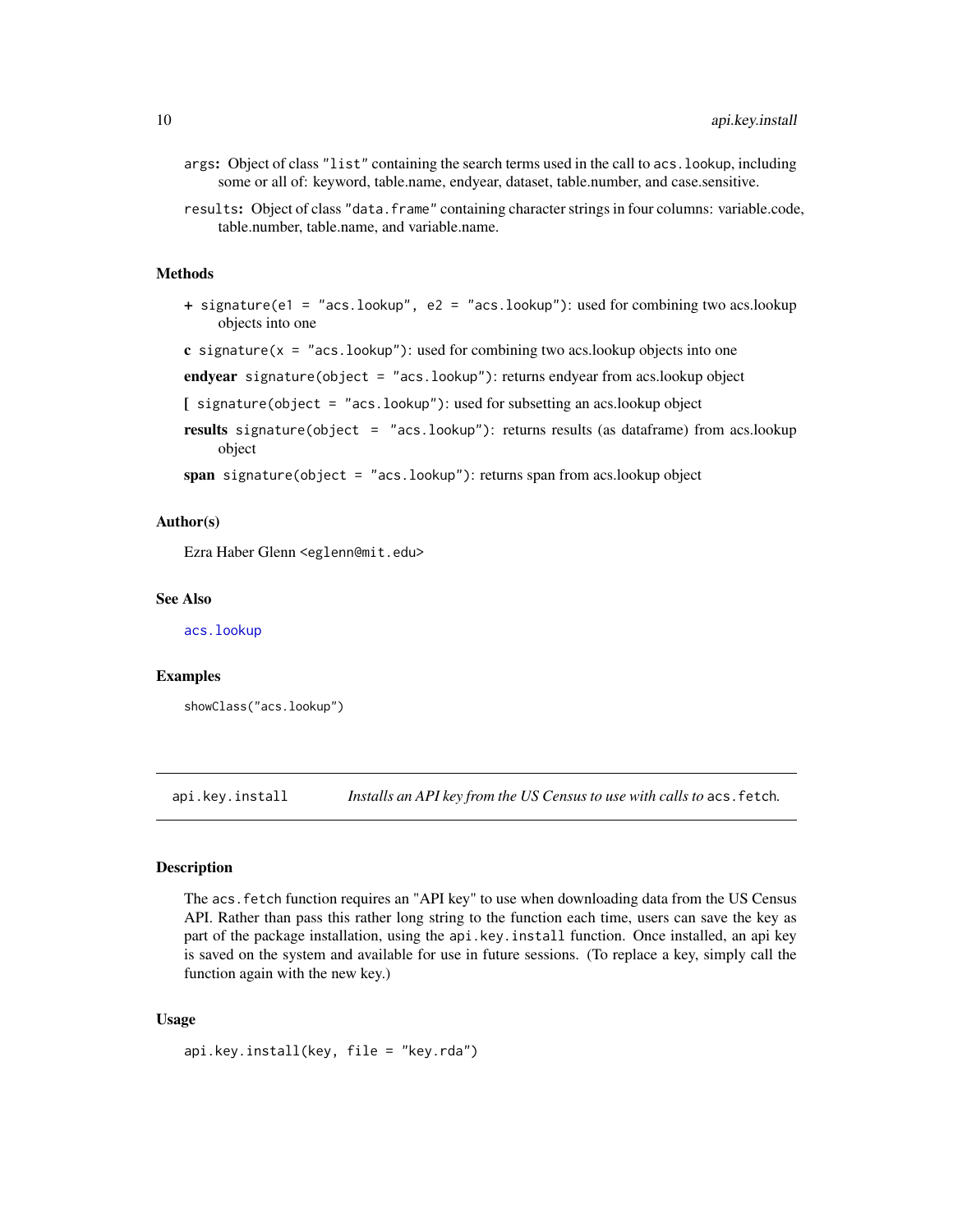#### <span id="page-10-0"></span>confint.acs 11

# Arguments

| kev  | The API key provided to the user upon registering with the US Census Devel-<br>oper's page. A string. |
|------|-------------------------------------------------------------------------------------------------------|
| file | An alternate name to use when storing key; reserved for future use.                                   |

# Value

Saves the key and exits silently, unless an error is encountered.

# Author(s)

Ezra Haber Glenn <eglenn@mit.edu>

#### References

To request an API key, see http://www.census.gov/developers/tos/key\_request.html

# See Also

[acs.fetch](#page-4-1)

| confint.acs | Return upper and lower bounds of given confidence intervals for acs |
|-------------|---------------------------------------------------------------------|
|             | <i>objects.</i>                                                     |

# Description

When passed an acs object, confint will return a list of two-column dataframes (one dataframe for each variable specified in parm) including lower and upper bounds for given confidence intervals. Intervals can be one- or two-sided.

# Usage

```
## S3 method for class 'acs'
confint(object, parm = "all", level = 0.95, alternative = "two.sided", ...)
```
# Arguments

| object      | a acs object (or subset).                                                                                                                                  |
|-------------|------------------------------------------------------------------------------------------------------------------------------------------------------------|
| parm        | which variables/columns to return confidence intervals for; defaults to "all",<br>which computes confidence intervals for all estimates in the acs object. |
| level       | the confidence level required $-e.g., .95 = 95\%$ confidence.                                                                                              |
| alternative | whether the interval should be one-sided (i.e., one-tailed $-$ "greater" or "less" $-$<br>extending to Inf (or -Inf) on one side) or "two-sided".          |
| $\cdot$     | additional argument(s) for methods.                                                                                                                        |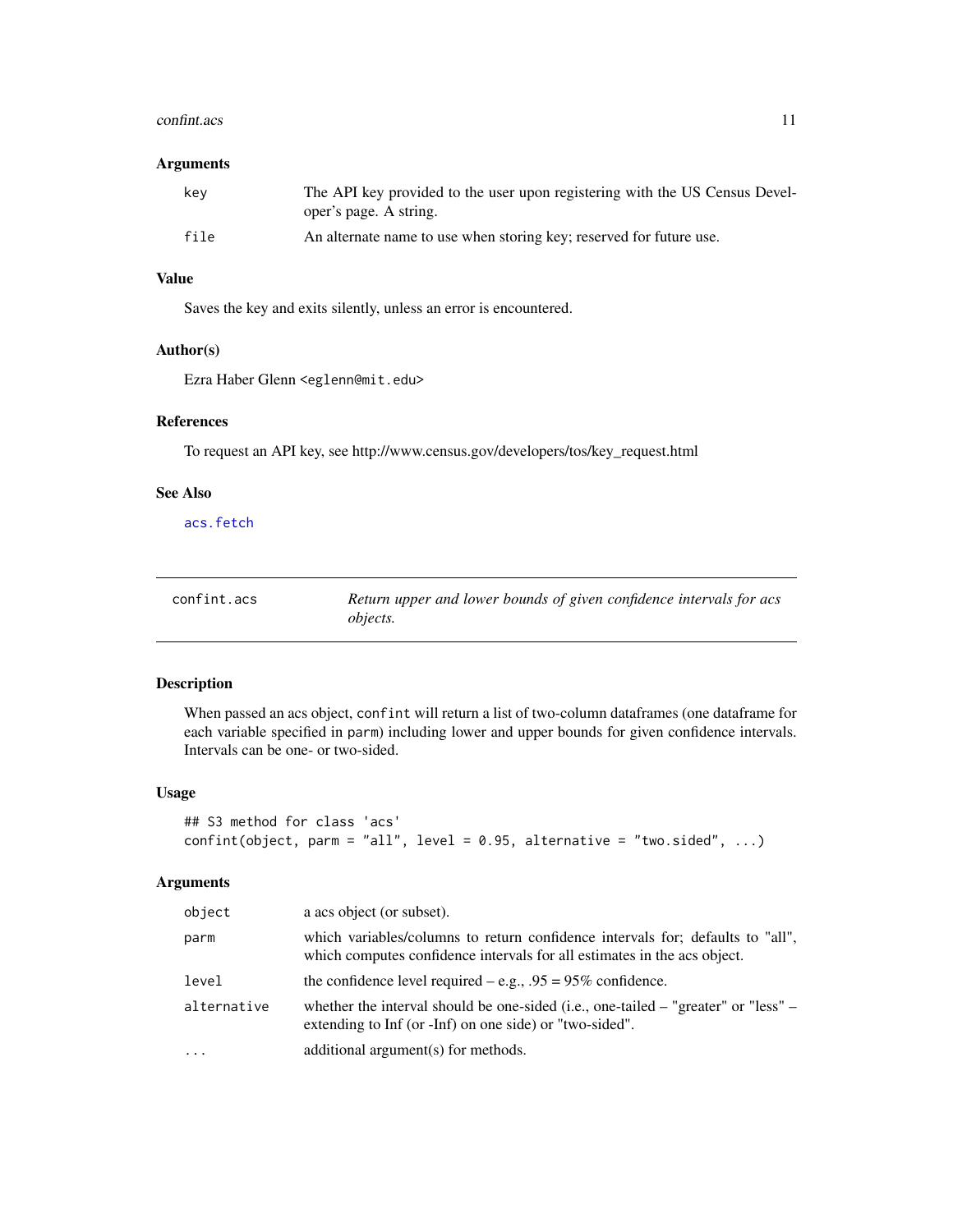# <span id="page-11-0"></span>Value

Returns a list of dataframes (one for each variable specified in parm) of the lower and upper bounds of the confidence interval for each row of the data.

# Author(s)

Ezra Haber Glenn <eglenn@mit.edu>.

# Examples

```
# load ACS data
data(kansas09)
# confidence intervals for select columns
confint(kansas09[20:25,], parm=c(4,5,10))
# another way to accomplish this
confint(kansas09[20:25,c(4,5,10)])
# store data and extract at will
my.conf <- confint(kansas09)
str(my.conf)
my.conf[32]
my.conf$Universe...TOTAL.POPULATION.IN.THE.UNITED.STATES..U.S..citizen.by.naturalization
# try a different value for level
confint(kansas09[1:10,6], level=.75)
# ... or a one-sided confidence interval
confint(kansas09[1:10,6], level=.75, alternative="greater")
confint(kansas09[1:10,29], level=.75, alternative="less")
```
<span id="page-11-1"></span>cpi *Consumer Price Index data (1913-2011).*

# Description

Contains data on the Consumer Price Index for All Urban Consumers (CPI-U) for the years 1913- 2011 from the U.S. Bureau of Labor Statistics. Used by the acs package for currency conversion functions. Scaled for base (100) to be 1982-84.

# Usage

data(cpi)

# Format

A named vector containing 99 observations, one for each year from 1913 through 2011.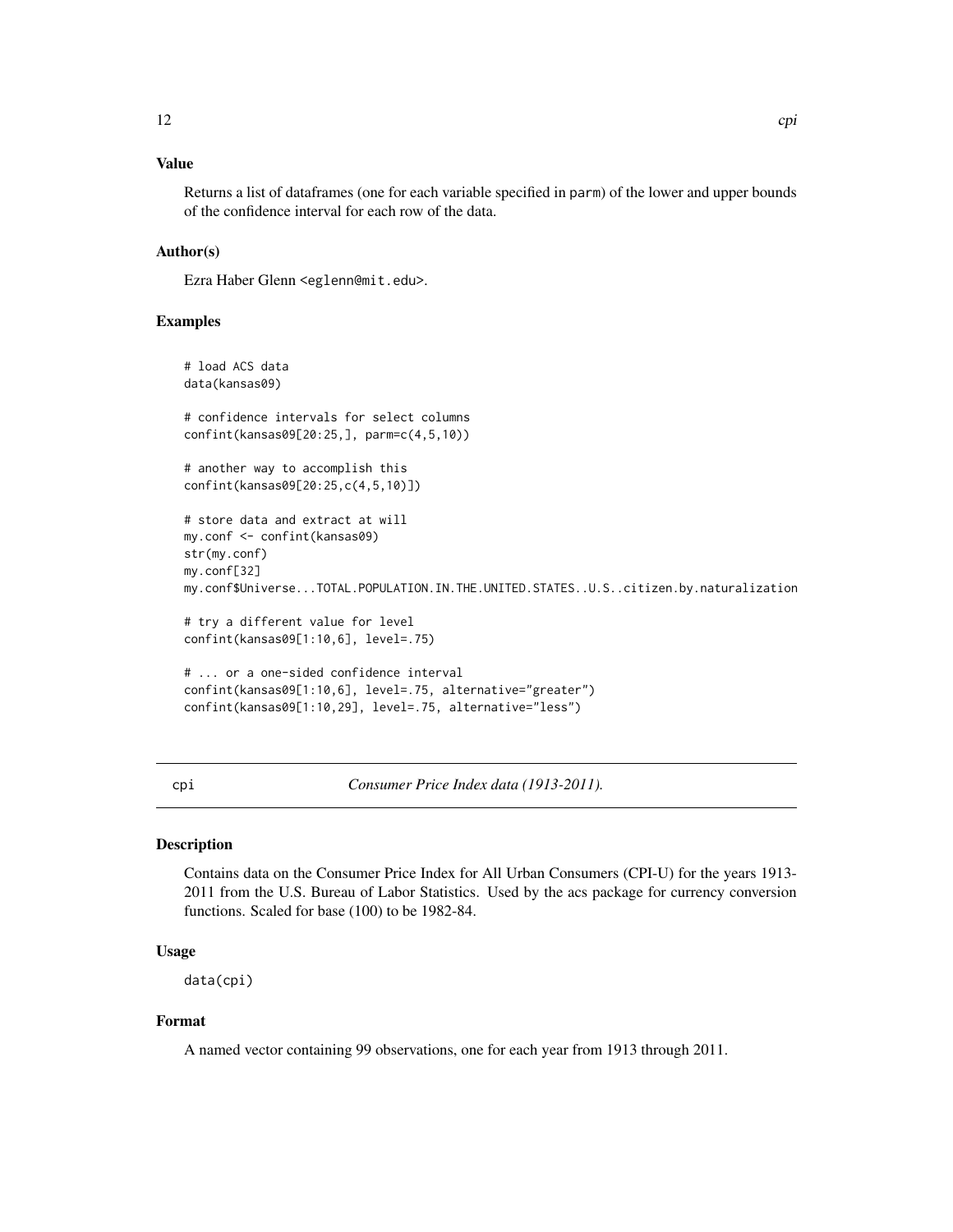# <span id="page-12-0"></span>currency.convert 13

#### Source

<ftp://ftp.bls.gov/pub/special.requests/cpi/cpiai.txt>

# See Also

[currency.year](#page-13-1) [currency.convert](#page-12-1)

<span id="page-12-1"></span>currency.convert *Convert dollar values of acs object to a new base year.*

# Description

currency.convert provides a helper function to create a new copy of an acs-class object with a modified currency.year and converted dollar values without altering the original object.

# Usage

currency.convert(object, rate="auto", newyear=NA\_integer\_, verbose=F)

# Arguments

| object  | an acs object                                                                                |
|---------|----------------------------------------------------------------------------------------------|
| rate    | an optional rate to apply; "auto" (the default) will look up values from the cpi<br>dataset. |
| newyear | an integer specifying the new value of currency, year to convert into                        |
| verbose | whether to print additional information about the conversion                                 |

#### Details

currency.convert provides a helper function to create a new copy of an acs-class object with a modified currency.year and converted dollar values without altering the original object. When rate="auto" (the default), currency.convert will look up values from the cpi database to use in conversion. When a numeric rate is provided through this option, actual cpi values are ignored. When verbose=T, currency.convert will provide additional information about the rates of conversion and the acs.colnames converted.

# Value

Returns a new acs object with updated dollar values and currency.year metadata. Unlike currency.year<-, currency.convert does not alter the original object.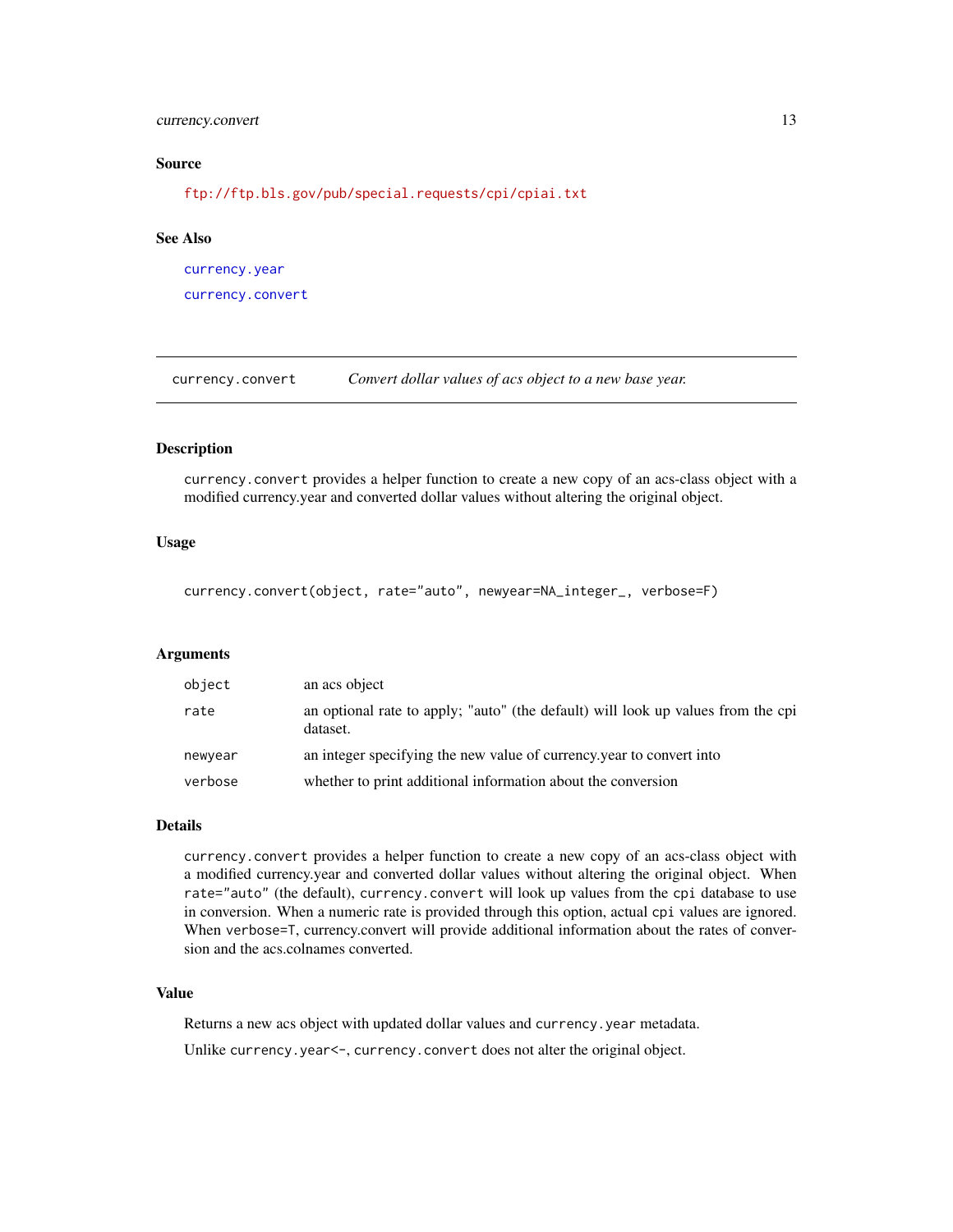# Author(s)

Ezra Haber Glenn <eglenn@mit.edu>

#### See Also

```
currency.year
cpi
```
<span id="page-13-1"></span>currency.year *Return (or change) currency.year value from the metadata of an acs object.*

# Description

Standard accessor/replacement method for metadata contained within S4 acs-class objects.

# Usage

```
currency.year(object)
```
currency.year(object)<-value

#### Arguments

| object | an acs object                              |
|--------|--------------------------------------------|
| value  | an integer value to be used in replacement |

#### Details

currency.year will return the (integer) value of the dollar-year of object.

Assigning a new value to currency.year (through currency.year(object)<-value or currency.year(object)=value) will change the value of currency. year in the object's metadata and also modify all dollar values of the object (as determined by acs.units(object)=="dollars") to be in the dollars of the desired new year.

A related function, currency.convert provides a helper function to create a new copy of an acsclass object with a modified currency.year and converted dollar values without altering the original object. When rate="auto" (the default), currency.convert will look up values from the cpi database to use in conversion. When a numeric rate is provided through this option, actual cpi values are ignored. When verbose=T, currency.convert will provide additional information about the rates of conversion and the acs.colnames converted.

# Value

Returns (or replaces) an integer value from the "currency.year" slot of an object.

<span id="page-13-0"></span>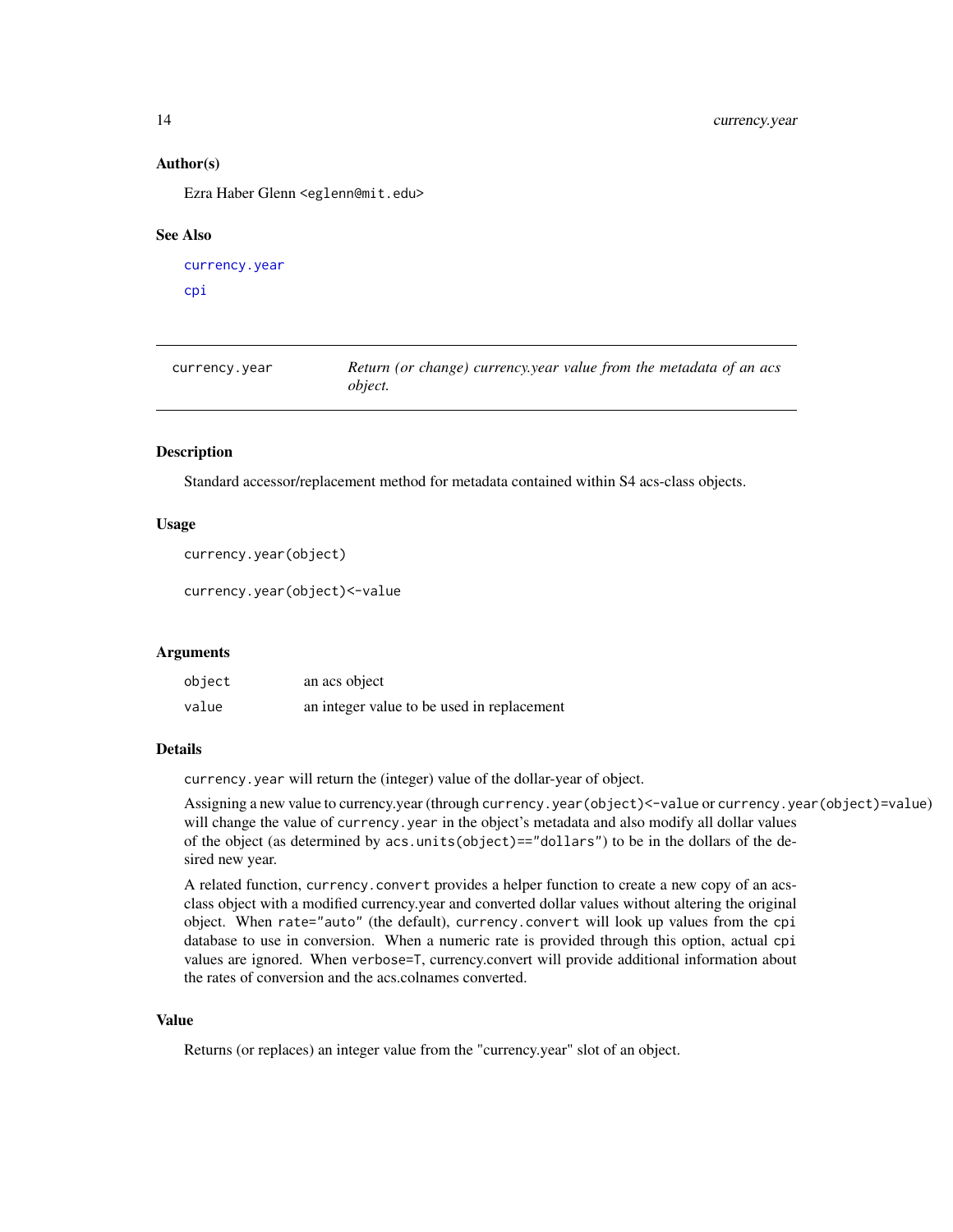#### <span id="page-14-0"></span>divide.acs and the contract of the contract of the contract of the contract of the contract of the contract of the contract of the contract of the contract of the contract of the contract of the contract of the contract of

# Author(s)

Ezra Haber Glenn <eglenn@mit.edu>

#### See Also

```
cpi
currency.convert
acs-class
```
divide.acs *Divide one acs object or variable by another.*

# Description

The acs package provides a new S4 method for standard division operations using "/" notation. However, due to the nature of estimates and errors, there are actually two types of division, with slightly different meanings: depending on which variables are being divided, the process may be either a "proportion"-type division (in which the numerator is a subset of the denominator) or a "ratio"-type division (in which this is not the case). When dividing with standard "a/b" notation, the package will always use the more conservative ratio-type procedure.

To allow users to specify which type of division to use for acs objects, the package includes a new "divide.acs" function.

#### Usage

divide.acs(numerator, denominator, method="ratio", verbose=T)

#### **Arguments**

| numerator   | an acs object to divide                                                                       |
|-------------|-----------------------------------------------------------------------------------------------|
| denominator | an acs object to divide by                                                                    |
| method      | either "ratio" (the default) or "proportion", to indicate what kind of division is<br>desired |
| verbose     | whether to provide additional warnings or just shut up                                        |

# Value

Returns a new acs object with the results of the division.

#### Author(s)

Ezra Haber Glenn <eglenn@mit.edu>

# See Also

[acs-class](#page-2-1)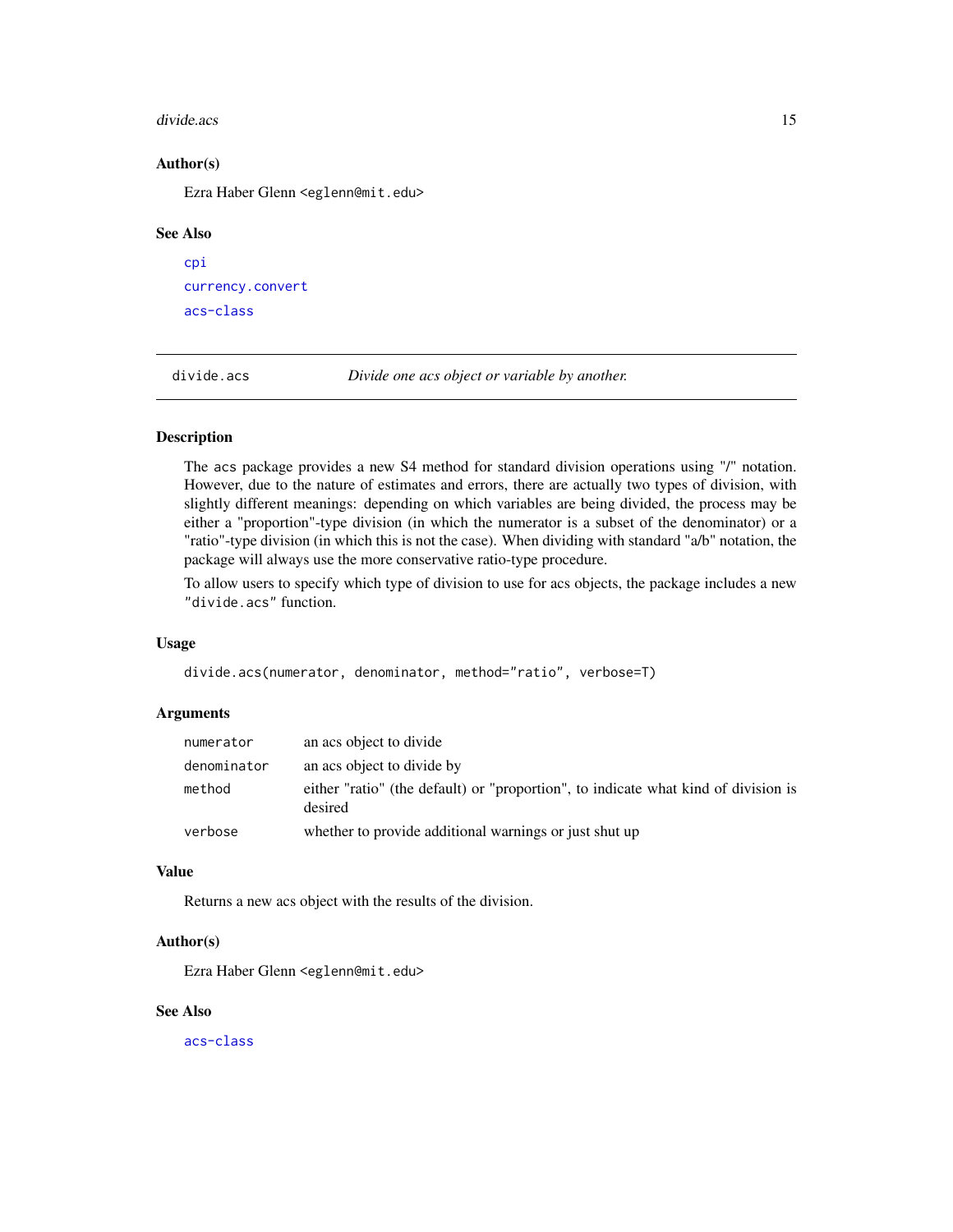<span id="page-15-0"></span>

# Description

endyear() will return the (integer) value of the latest year of the object (for example, for the 2005- 2009 ACS survey, endyear  $= 2009$ .) When used for assignment, endyear  $\le$  will change the value of the endyear slot in an acs object, warning the user that this is an unusual thing to do.

#### Usage

endyear(object)

endyear(object)<-value

# Arguments

| object | an acs object                        |
|--------|--------------------------------------|
| value  | an integer to use as the new endyear |

# Details

Normal operations on acs objects should not involve altering the value of endyear (although users may wish to change the value of currency.year for comparisons with other objects). Sometimes endyear may be set incorrectly when data is imported, in which case endyear<- may be necessary.

# Value

Returns (or replaces) an integer value from the endyear slot of an object.

# Author(s)

Ezra Haber Glenn <eglenn@mit.edu>

#### See Also

currency.year, which is often what users will be intending to modify

[acs-class](#page-2-1)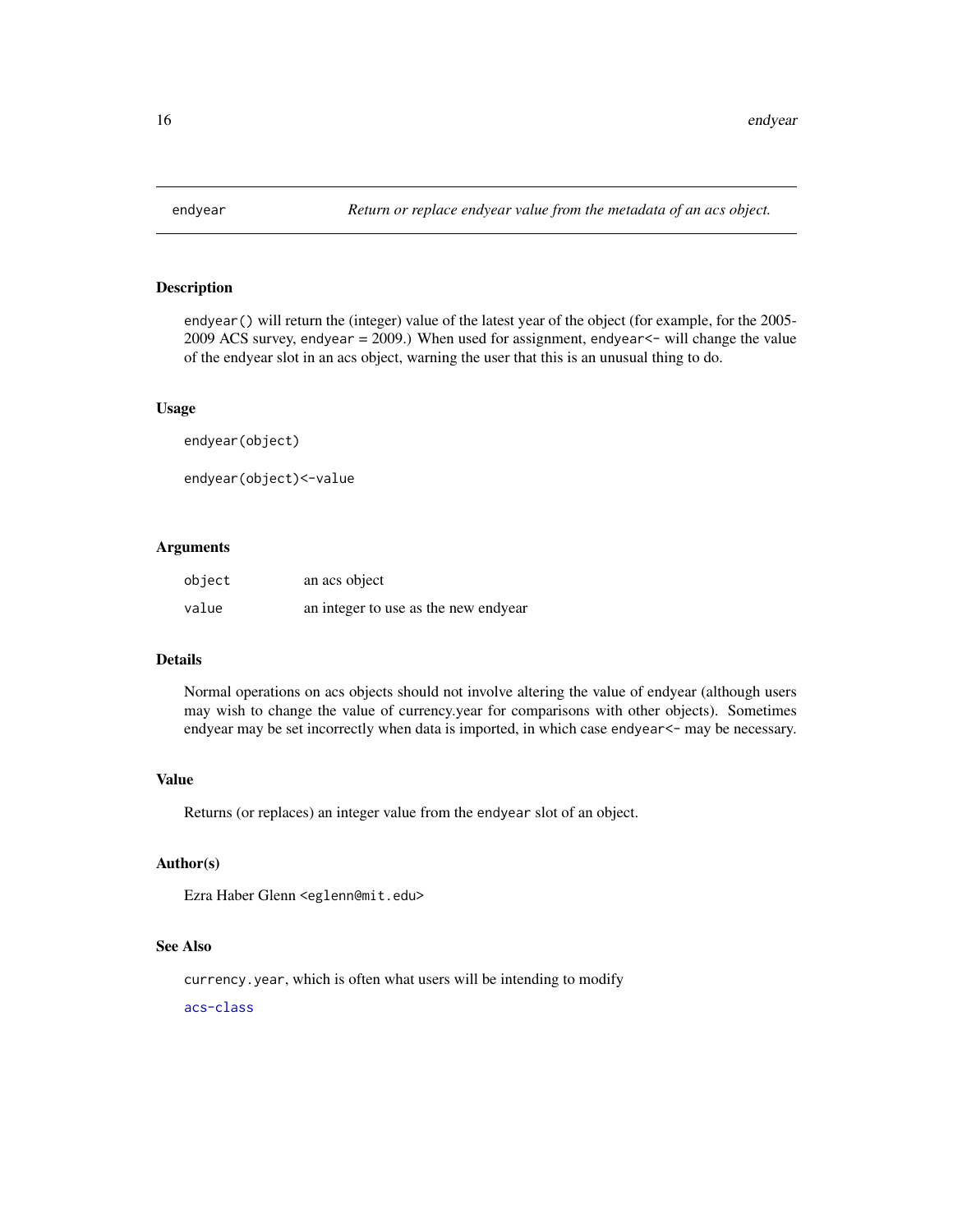<span id="page-16-0"></span>fips.state *FIPS codes and geographic names for use in searching and creating geographies in the acs package.*

# Description

FIPS codes and geographic names for use in searching and creating geographies in the acs package. (Used internally.)

# Usage

```
data(fips.state)
```
# Format

Each table is a dataframe containing FIPS codes and names from the US Census.

# Source

State: http://www.census.gov/geo/reference/ansi\_statetables.html County: http://www.census.gov/geo/www/codes/county/download.html County Subdivision: http://www.census.gov/geo/www/codes/cousub/download.html Place: http://www.census.gov/geo/www/codes/place/download.html School: http://www.census.gov/geo/www/codes/sd/ American Indian Area: http://www.census.gov/geo/www/codes/aia/

flatten.geo.set *Convenience function to "flatten" a nested geo.set object.*

# **Description**

In the acs package, geo.set objects may contain nested levels of geo.set objects, which is often desired (to organize complex sets and subsets of geography). Sometimes, however, when combining these sets, users may prefer to remove the nesting levels. This convenience function will recursively prowl through a geo.set and return a single flat geo.set (one level deep) containing of the composite geographies.

# Usage

flatten.geo.set(x)

#### Arguments

x the geo.set to be flattened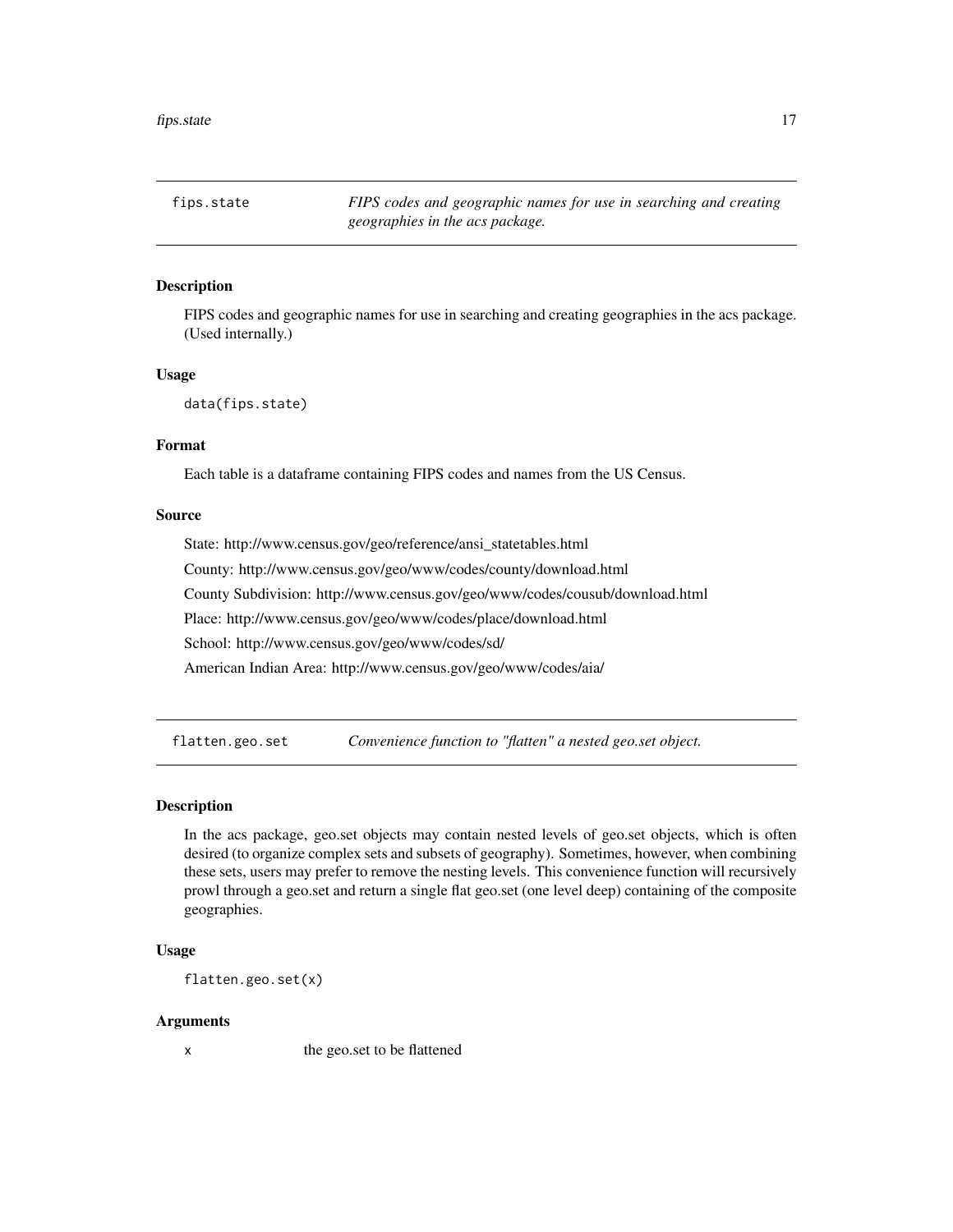# <span id="page-17-0"></span>Value

Returns a new geo.set object.

# Author(s)

Ezra Haber Glenn <eglenn@mit.edu>

# See Also

[geo.set-class](#page-24-1)

# Examples

```
# a multiple-county geo.set
psrc=geo.make(state="WA", county=c(33,35,53,61))
# combine geo.sets
north.mercer.island=geo.make(state=53, county=33, tract=c(24300,24400))
optional.tract=geo.make(state=53, county=33, tract=24500)
# add in one more tract to create new, larger geo
north.mercer.island.plus=north.mercer.island + optional.tract
```

```
# created a nested geo.set
my.nested.geo.set=c(north.mercer.island.plus, psrc)
str(my.nested.geo.set)
length(my.nested.geo.set)
```

```
# .. and flatten in out
# note difference in structure and length
my.flat.geo.set=flatten.geo.set(my.nested.geo.set)
str(my.flat.geo.set)
length(my.flat.geo.set)
```
geo.lookup *Search Census geographies*

#### Description

When working with the acs package and the acs. fetch and geo. make functions, it can be difficult to find exactly the right geographic units: geo.make expects single matches to the groups of arguments it is given, which can be problematic when trying to find names for places or county subdivisions, which are unfamiliar to many users (and often seem very close or redundant: e.g., knowing whether to look for "Moses Lake city" vs. "Moses Lake CDP"). To help, the geo.lookup function will search on the same arguments as geo.make, but outputs all the matches for your inspection.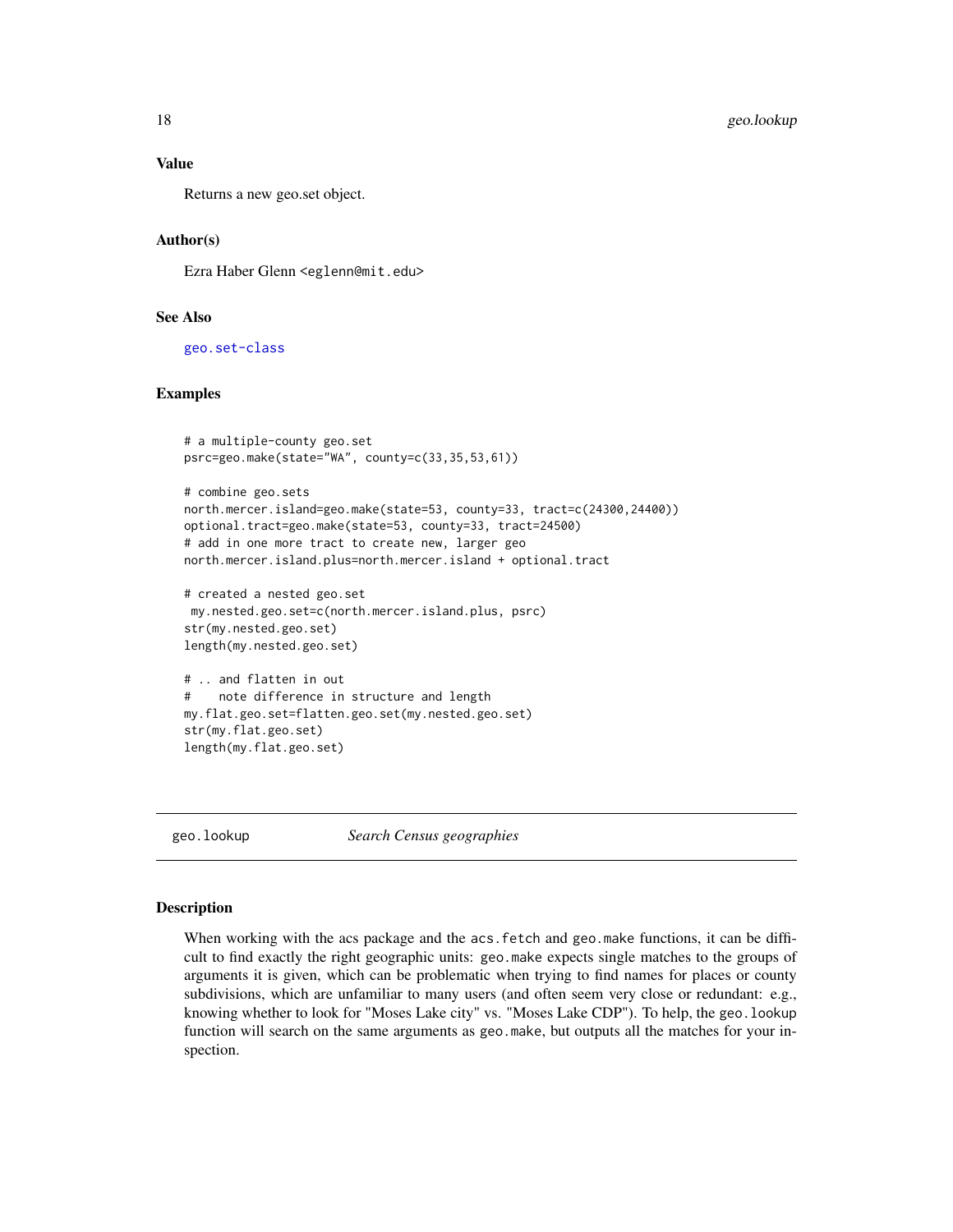# geo.lookup 19

# Usage

```
geo.lookup(state, county, county.subdivision, place,
  american.indian.area, school.district, school.district.elementary,
  school.district.secondary, school.district.unified)
```
# Arguments

| state                      | either the two-digit numeric FIPS code for the state, the two-letter postal abbre-<br>viation, or a character string to match in the state name                       |
|----------------------------|-----------------------------------------------------------------------------------------------------------------------------------------------------------------------|
| county                     | either the numeric FIPS code for the county or a character string to match in the<br>county name                                                                      |
| county.subdivision         |                                                                                                                                                                       |
|                            | either the numeric FIPS code for the county subdivision or a character string to<br>match in the county subdivision name                                              |
| place                      | either the numeric FIPS code for the place or a character string to match in the<br>place name                                                                        |
| american.indian.area       |                                                                                                                                                                       |
|                            | either the numeric FIPS code for the American Indian Area/Alaska Native Area/Hawaiian<br>Home Land, or a character string to match in the names of these Census areas |
| school.district            |                                                                                                                                                                       |
|                            | either the numeric FIPS code for the state school district (any type), or a charac-<br>ter string to search for in the names of the school districts.                 |
| school.district.elementary |                                                                                                                                                                       |
|                            | either the numeric FIPS code for the state school district (elementary), or a char-<br>acter string to search for in the names of these elementary school districts.  |
| school.district.secondary  |                                                                                                                                                                       |
|                            | either the numeric FIPS code for the state school district (secondary), or a char-<br>acter string to search for in the names of these secondary school districts.    |
| school.district.unified    |                                                                                                                                                                       |
|                            | either the numeric FIPS code for the state school district (unified), or a character<br>string to search for in the names of these unified school districts.          |
|                            |                                                                                                                                                                       |

# Details

Unlike geo.make, geo.lookup searches for matches anywhere in geographic names (except when dealing with state names), and will output a dataframe showing candidates that match some or all of the arguments. (When multiple arguments are provided, the logic is a little complicated: basically, with the exception of American Indian Areas, to be included all geographies must match the given state name; when a county and a subdivision are both given, both must match; otherwise, geographies are included that match any — but not necessarily all — of the other arguments.)

# Value

Returns a dataframe of the matching geographies, with one column for each of the given search terms.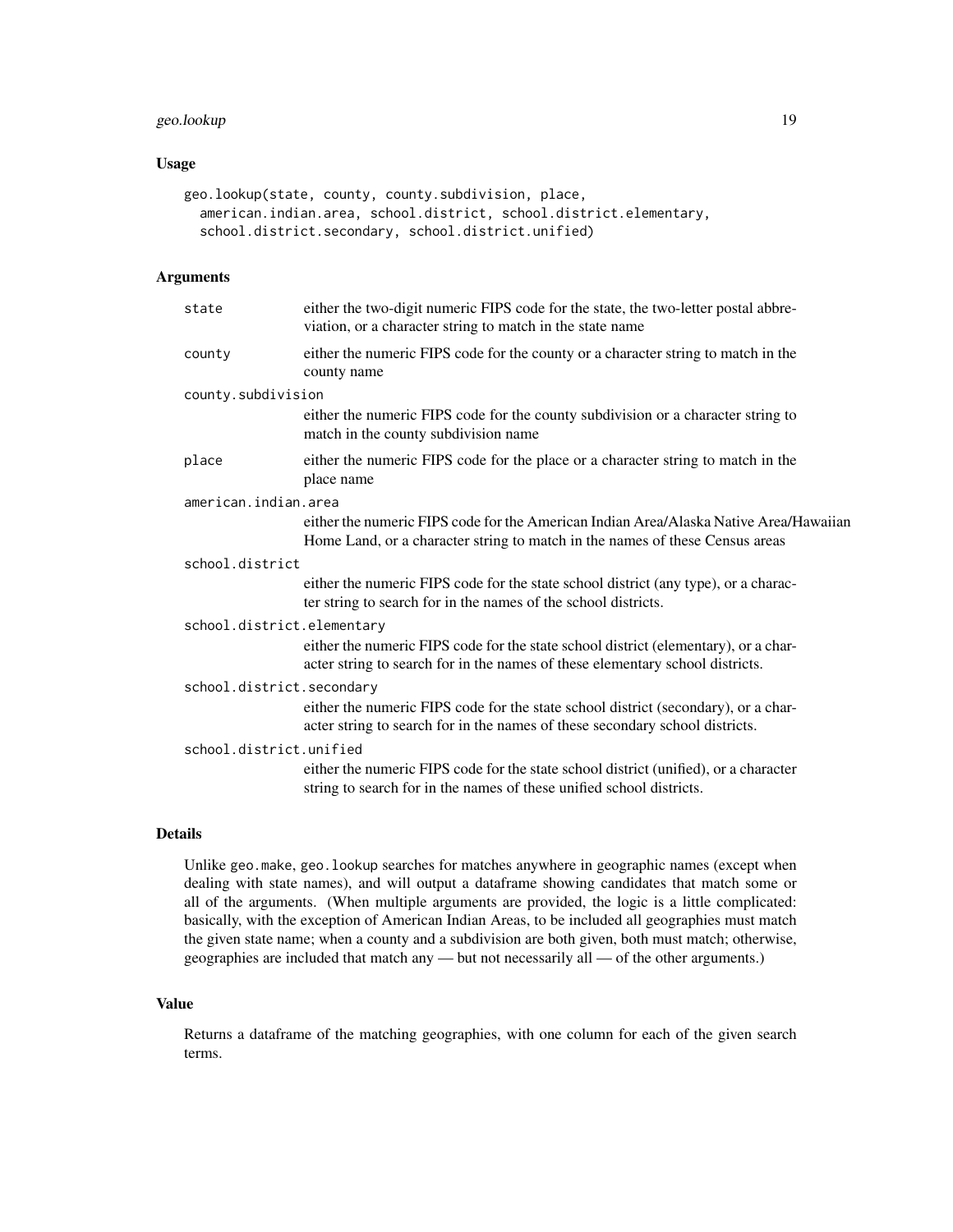# Author(s)

Ezra Haber Glenn <eglenn@mit.edu>

# See Also

[geo.make](#page-19-1)

# Examples

```
geo.lookup(state="WA", county="Ska", county.subdivision="oo")
geo.lookup(state="WA", county="Kit", place="Ra")
# find all counties in WA or OR with capital M or B in name
geo.lookup(state=c("WA", "OR"), county=c("M","B"))
# find all unifed school districts in Kansas with "Ma" in name
geo.lookup(state="KS", school.district.unified="Ma")
# find all american indian areas with "Hop" in name
geo.lookup(american.indian.area="Hop")
```
<span id="page-19-1"></span>geo.make *Create a new geo.set object for use with the acs package.*

# Description

The geo.make function is used to create new user-specified geographies for use with the acs.fetch function of the acs package. At the most basic level, a user specifies some combination of existing census levels (state, county, county subdivision, place, tract, block group, msa, csa, puma, and more – see arguments), and the function returns a new geo.set object holding this information.

When specifying state, county, county subdivision, place, american indian area, and/or any of the state school district arguments, geo.make will accept either FIPS codes or common geographic names, and will try to match on partial strings; there is also limited support for regular expressions, but by default the searches are case sensitive and matches are expected at the start of names. (For example, geo.make(state="WA", county="Kits") should find Kitsap County, and the more adventurous yakima=geo.make(state="Washi",county=".\*kima") should work to create the a geo.set for Yakima county.)

Other geographies (including tract, block.group, csa, msa, region, division, urban.area, necta, puma, zip.code. and/or congressional.district) can only be specified by FIPS codes (or "\*" for all).

Tracts should be specified as six digit numbers, although initial zeroes may be removed; note that trailing zeroes are often removed in common usage, so a tract that may be referred to as "tract 243" is technically FIPS code 24300; likewise "tract 3872.01" is FIPS code 387201 for the purposes of geo.make.

<span id="page-19-0"></span>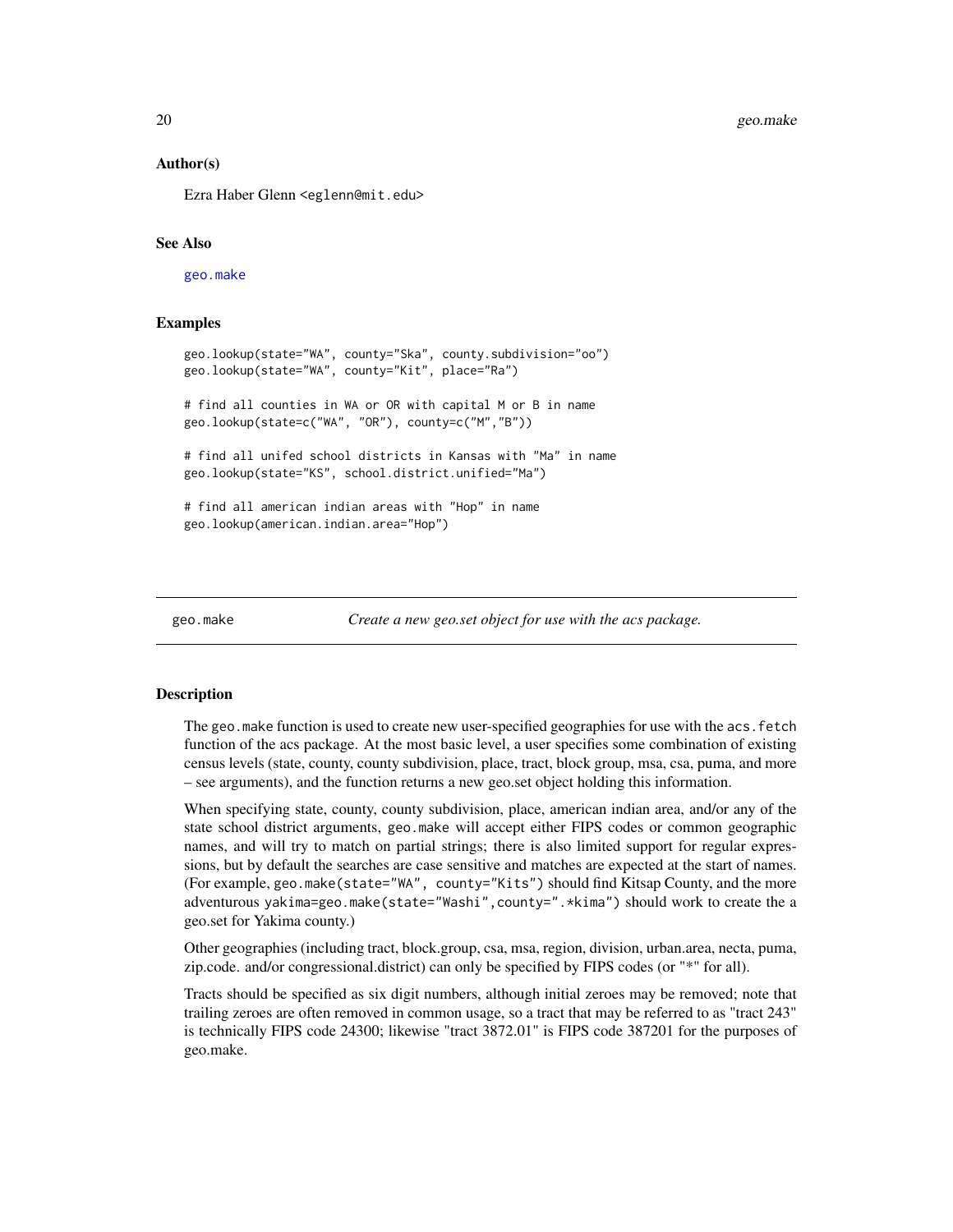#### geo.make 21

# Usage

```
geo.make(us, region, division, state, county, county.subdivision,
 place, tract, block.group, msa, csa, necta, urban.area,
  congressional.district, state.legislative.district.upper,
  state.legislative.district.lower, puma, zip.code,
  american.indian.area, school.district.elementary,
  school.district.secondary, school.district.unified,
  combine = F, combine.term = "aggregate", check = FALSE, key = "auto")
```
# Arguments

| us                   | either the number 1, the character "*", or TRUE, indicating whether the geo.set<br>should contain data for the entire U.S.; if selected, no other geography options<br>may be specified; setting us corresponds to using census summary level 010.                                                                                                                   |
|----------------------|----------------------------------------------------------------------------------------------------------------------------------------------------------------------------------------------------------------------------------------------------------------------------------------------------------------------------------------------------------------------|
| region               | a numeric code (or wildcard "*" for all) corresponding to the desired FIPS region<br>(e.g., region=1 for Census Northeast Region); if selected, no other geography<br>options may be specified; setting region corresponds to using census summary<br>level 020.                                                                                                     |
| division             | a numeric code (or wildcard "*" for all) corresponding to the desired FIPS divi-<br>sion (e.g., division=4 for Census West North Central Division); if selected, no<br>other geography options may be specified; setting division corresponds to using<br>census summary level 030.                                                                                  |
| american.indian.area |                                                                                                                                                                                                                                                                                                                                                                      |
|                      | either the numeric code (or wildcard "*" for all) corresponding to the desired<br>FIPS American Indian Area/Alaska Native Area/Hawaiian Home Land, or a<br>character string to match in the names of these Census areas; if selected, no other<br>geography options may be specified; setting american.indian.area corresponds<br>to using census summary level 250. |
| state                | either the two-digit numeric FIPS code for the state, the two-letter postal abbre-<br>viation, or a character string to match in the state name (or wildcard "*" for all);<br>setting state without other options corresponds to using census summary level<br>040, but it may be used in conjunction with other summary levels below.                               |
| county               | either the numeric FIPS code (or wildcard "*" for all) for the county or a char-<br>acter string to match in the county name; setting state and county without other<br>options corresponds to using census summary level 050, but they may be used<br>in conjunction with other summary levels below.                                                               |
| county.subdivision   |                                                                                                                                                                                                                                                                                                                                                                      |
|                      | either the numeric FIPS code (or wildcard "*" for all) for the county subdivi-<br>sion or a character string to match in the county subdivision name; setting state,<br>county, and county subdivision without other options corresponds to using cen-<br>sus summary level 060.                                                                                     |
| place                | either the numeric FIPS code (or wildcard "*" for all) for the place or a character<br>string to match in the place name; setting state and place without other options<br>corresponds to using census summary level 160.                                                                                                                                            |
| tract                | a six digit numeric FIPS code (or wildcard "*" for all) for the census tract, in-<br>cluding trailing zeroes; remove decimal points; leading zeroes may be omitted;                                                                                                                                                                                                  |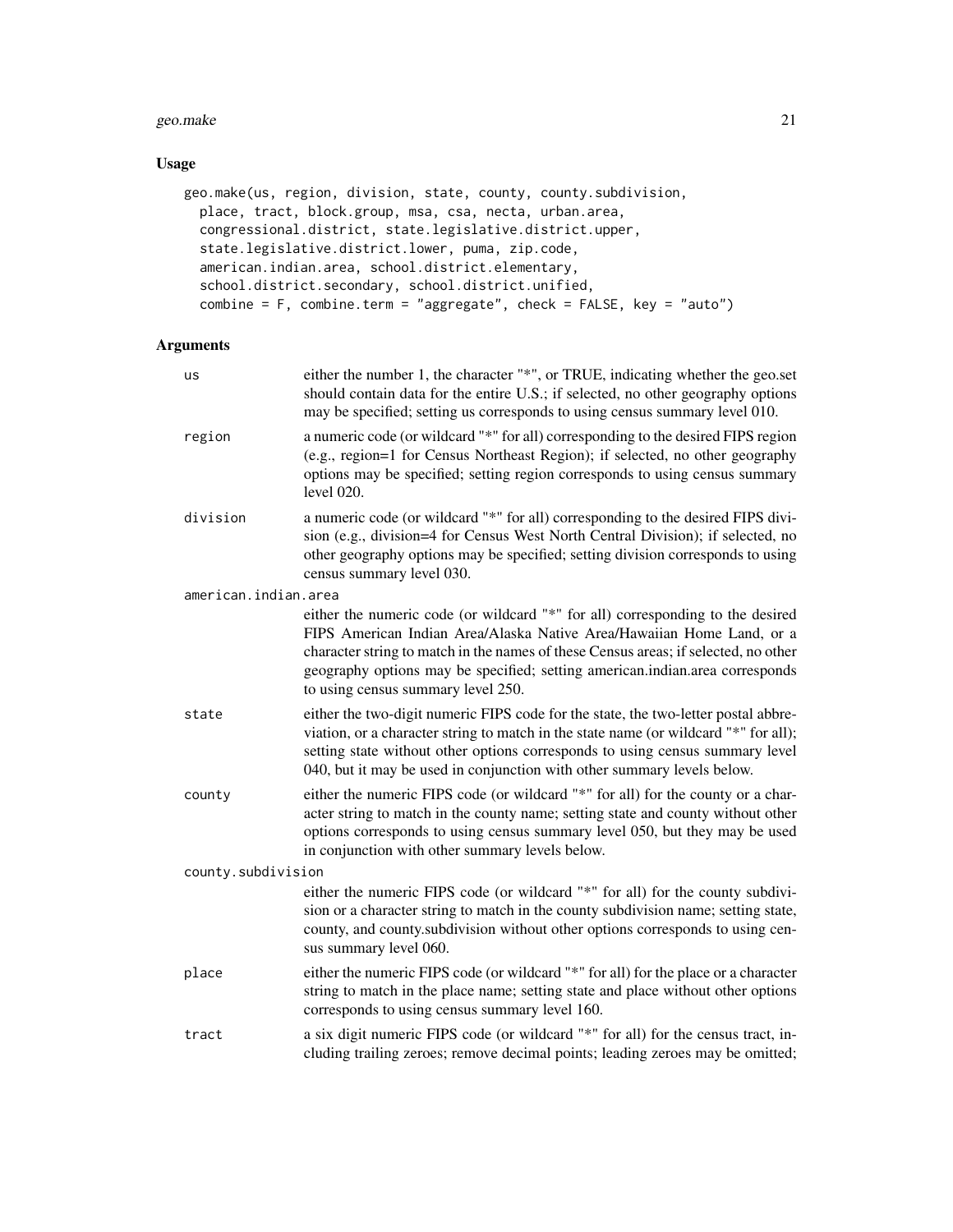see description; tract may be used with state and county to create geo.sets for census summary levels 140, and with state, county, and block.group for summary level 150.

- block.group the numeric FIPS code (or wildcard "\*" for all) for the block.group; block.group may be used with state, county, and tract to create geo.sets for census summary levels 150.
- msa a numeric code (or wildcard "\*" for all) corresponding to the desired FIPS metropolitan statistical area/micropolitan statistical area (e.g., msa=10100 for Aberdeen, SD micropolitan statistical area); setting msa without other options corresponds to using census summary level 310, but it may be used in conjunction with state for summary level 320.
- csa a numeric code (or wildcard "\*" for all) corresponding to the desired FIPS combined statistical area (e.g., csa=104 for Census Albany-Schenectady-Amsterdam, NY CSA); setting csa without other options corresponds to using census summary level 330, but it may be used in conjunction with state for summary level 340.
- necta a numeric code (or wildcard "\*" for all) corresponding to the desired FIPS New England City and Town Area (e.g., necta=77650 for Rutland, VT Micropolitan NECTA); if selected, no other geography options may be specified; setting necta corresponds to using census summary level 350.
- urban.area a numeric code (or wildcard "\*" for all) corresponding to the desired FIPS urban area (e.g., urban.area=3169 for Aromas, CA Urban Cluster); if selected, no other geography options may be specified; setting urban.area corresponds to using census summary level 400.

congressional.district

a numeric code (or wildcard "\*" for all) corresponding to the desired FIPS congressional district (e.g., state="ME" and congressional.district=1 for Maine's first congressional district); setting state and congressional.district without other options corresponds to using census summary level 500, but they may be used in conjunction with county for summary level 510.

state.legislative.district.upper

a numeric or character code (or wildcard "\*" for all) corresponding to the desired FIPS state legislative district (upper chamber); these codes vary from state to state, and are sometimes numbers (1, 2, 3, etc. in Massachusetts) and sometimes letters ("A", "B", "C", etc. in Alaska); setting state and state.legislative.district.upper without other options corresponds to using census summary level 610.

#### state.legislative.district.lower

a numeric or character code (or wildcard "\*" for all) corresponding to the desired FIPS state legislative district (lower chamber); these codes vary from state to state, and are sometimes numbers (1, 2, 3, etc. in Massachusetts) and sometimes letters ("A", "B", "C", etc. in Alaska); setting state and state.legislative.district.lower without other options corresponds to using census summary level 620.

puma a numeric code (or wildcard "\*" for all) corresponding to the desired FIPS public use microdata area (e.g., state=10 and puma=103 for PUMA 103 in Delaware); setting state and puma without other options corresponds to using census summary level 795.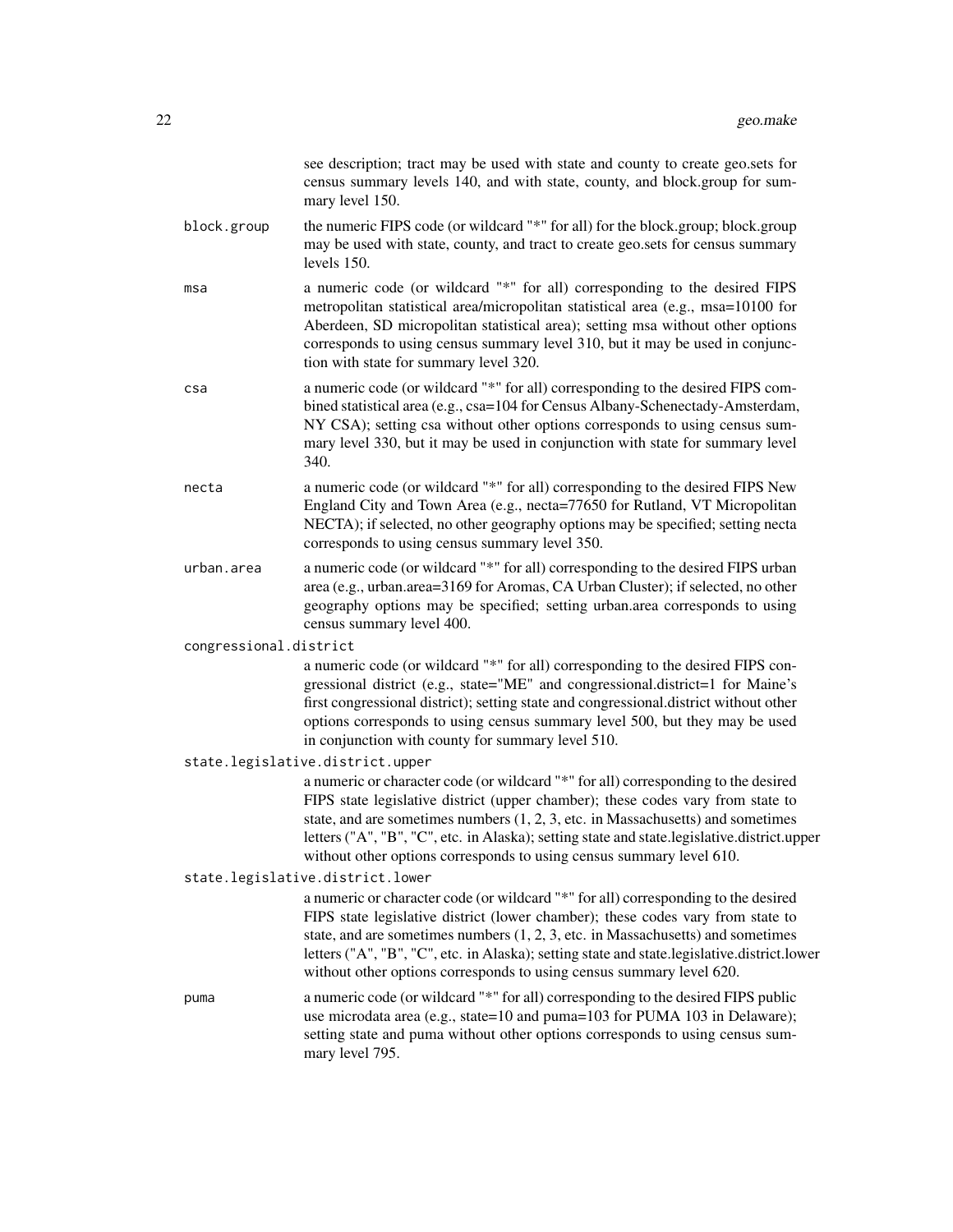#### geo.make 23

zip.code a numeric code (or wildcard "\*" for all) corresponding to the desired zip code tabulation area (e.g., zip.code=91303 for zip code 91303); if selected, no other geography options may be specified; setting zip.code corresponds to using census summary level 860. school.district.elementary

a numeric code (or wildcard "\*" for all) corresponding to the desired FIPS state school district (elementary), or a character string to search for in the names of these districts; setting state and school.district.elementary without other options corresponds to using census summary level 950.

school.district.secondary

a numeric code (or wildcard "\*" for all) corresponding to the desired FIPS state school district (secondary), or a character string to search for in the names of these districts; setting state and school.district.secondary without other options corresponds to using census summary level 960.

#### school.district.unified

a numeric code (or wildcard "\*" for all) corresponding to the desired FIPS state school district (unified), or a character string to search for in the names of these districts; setting state and school.district.unified without other options corresponds to using census summary level 970. combine a logical flag to indicate whether the component geographies of the geo.set are

- to be combined when data is downloaded; see details.
- combine.term a character string to provide a label for aggregate geography, if data is combined
- check logical flag indicating whether to run a check for valid geographies with Census API; defaults to FALSE; when TRUE, a current API key must be provided or installed
- key when check=T and no API key has been previously installed through api.key.install, a string key may be provided here

#### Details

In addition to creating individual combinations of census geographies, users can pass vector arguments (with recycling) to geo.make to create sets of geographies. Important: each set of arguments must match with exactly one known Census geography: if, for example, the names of two places (or counties, or whatever) would both match, the geo.make function will return an error. (To the development team, this seemed preferable to simply including both matches, since all sorts of place names might match a string, and it is doubtful a user really wants them all.) The one exception to this "single match" rule is that for the smallest level of geography specified, a user can enter "\*" to indicate that all geographies at that level should be selected.

When creating new geographies, note, too, that not all combinations are valid. In particular the package attempts to follow paths through the Census summary levels (such as summary level 140: "state-county-tract" or summary level 160: "state-place"). So when specifying, for example, state, county, and place, the county will be ignored.

Note: when a geo.set with "combine=T" is passed to acs.fetch, downloaded data will be aggregated in the resulting acs abject. Some users may therefore wish to specify "one.zero=T" as an additional argument to acs. fetch; see [sum-methods](#page-36-1).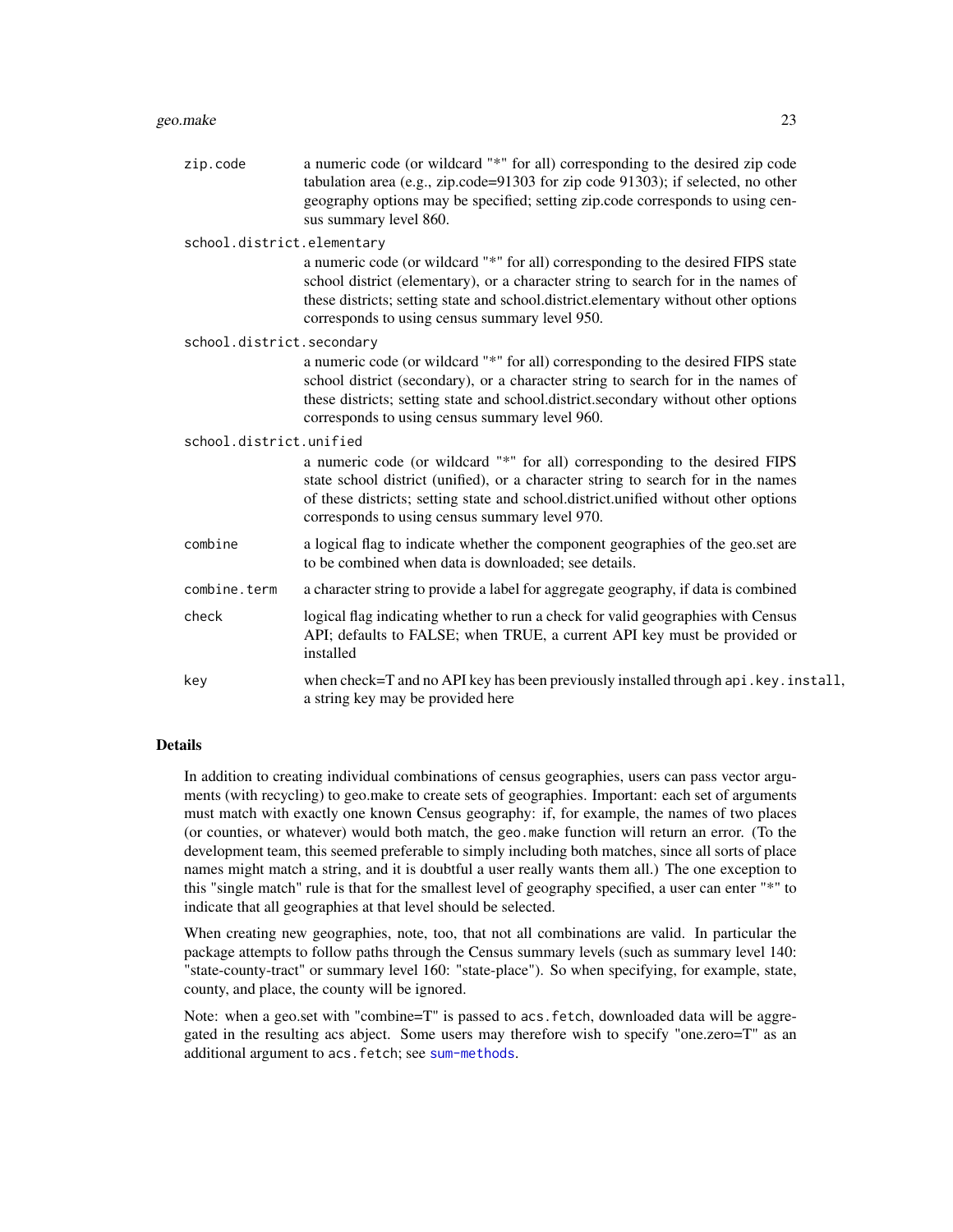The following table may be helpful in figuring out which options to set for which Census summary levels. The third column indicates which levels of "endyear" are available via the Census API for each level, as of the date of this version of the acs package.

| SUMMARY LEVEL | ARGUMENTS REQUIRED                      | <b>ENDYEAR</b> |
|---------------|-----------------------------------------|----------------|
| 010           | <b>us</b>                               | 2010, 2011     |
| 020           | region                                  | 2011           |
| 030           | division                                | 2011           |
| 040           | state                                   | 2010, 2011     |
| 050           | state, county                           | 2010, 2011     |
| 060           | state, county, county.subdivision       | 2010, 2011     |
| 140           | state, county, tract                    | 2010, 2011     |
| 150           | state, county, tract, block.group       | 2010, 2011     |
| 160           | state, place                            | 2010, 2011     |
| 250           | american.indian.area                    | 2010, 2011     |
| 310           | msa                                     | 2011           |
| 320           | state, msa                              | 2011           |
| 330           | csa                                     | 2011           |
| 340           | state, csa                              | 2011           |
| 350           | necta                                   | 2011           |
| 400           | urban.area                              | 2011           |
| 500           | state, congressional.district           | 2010, 2011     |
| 510           | state, congressional.district, county   | 2011           |
| 610           | state, state.legislative.district.upper | 2011           |
| 620           | state, state.legislative.district.lower | 2011           |
| 795           | state, puma                             | 2011           |
| 860           | zip.code                                | 2011           |
| 950           | state, school.district.elementary       | 2011           |
| 960           | state, school.district.secondary        | 2011           |
| 970           | state, school.district.unified          | 2011           |

All other arguments/combinations will either be ignored or result in a failure.

# Value

Returns a geo.set class object.

# Author(s)

Ezra Haber Glenn <eglenn@mit.edu>

# References

1. "acs.R: An R Package for Neighborhood-Level Data from the U.S. Census." Ezra Haber Glenn, Department of Urban Studies and Planning, Massachusetts Institute of Technology. Presented at the Computers in Urban Planning and Urban Management Conference, July 6, 2011. [http://dusp.mit.edu/sites/all/files/attachments/publication/glenn\\_](http://dusp.mit.edu/sites/all/files/attachments/publication/glenn_acs_cupum_jou.pdf) [acs\\_cupum\\_jou.pdf](http://dusp.mit.edu/sites/all/files/attachments/publication/glenn_acs_cupum_jou.pdf).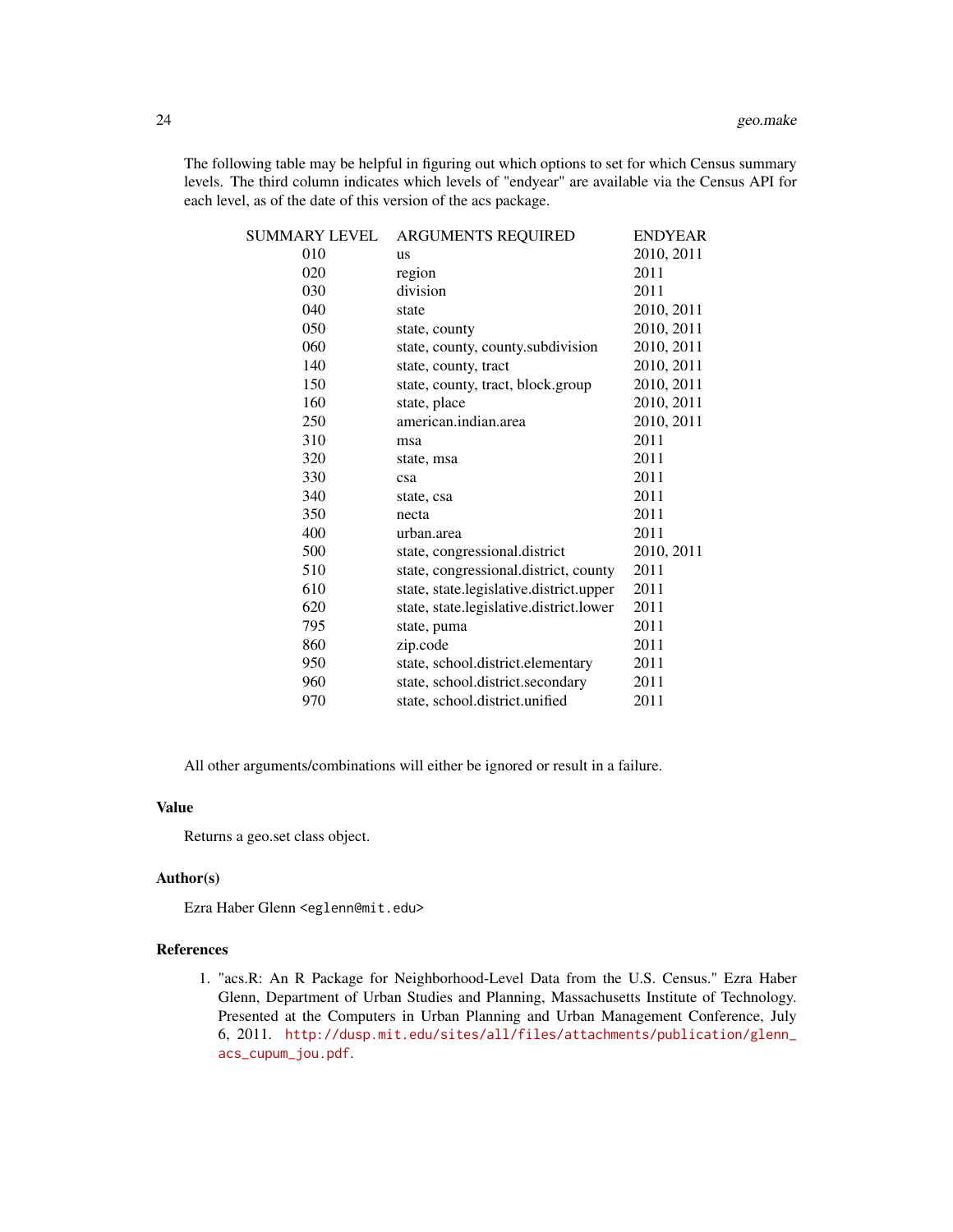# <span id="page-24-0"></span>geo.set-class 25

2. Census API Supported Geography: <http://api.census.gov/data/2011/acs5/geo.html>, <http://api.census.gov/data/2010/acs5/geo.html>

# See Also

[geo.set-class](#page-24-1)

# Examples

```
# some single-state geo.sets
washington=geo.make(state=53)
alabama=geo.make(state="Alab")
# a county match
yakima=geo.make(state="WA", county="Yakima")
yakima
# a multiple-county geo.set
psrc=geo.make(state="WA", county=c(33,35,53,61))
psrc
# combine geo.sets
north.mercer.island=geo.make(state=53, county=33, tract=c(24300,24400))
optional.tract=geo.make(state=53, county=33, tract=24500)
# add in one more tract to create new, larger geo
north.mercer.island.plus=north.mercer.island + optional.tract
# using wildcards
# all unified school districts in Kansas
geo.make(state="KS", school.district.unified="*")
# all state house districts in Alaska
geo.make(state="AK", state.legislative.district.lower="*")
# all tracts in Kings County, NY
geo.make(state="NY", county="King", tract="*")
```
<span id="page-24-1"></span>geo.set-class *Class* "geo.set"

# Description

The geo.set class provides a convenient wrapper for user-defined geographies, used for downloading data from the U.S. Census American Community Survey. A geo.set may hold the designation of a single geography (say, a census tract, a county, or a state), or may bundle together multiple geographies of various levels, which may or may not be "combined" when downloaded. Note that geo.sets may even contain nested geo.sets.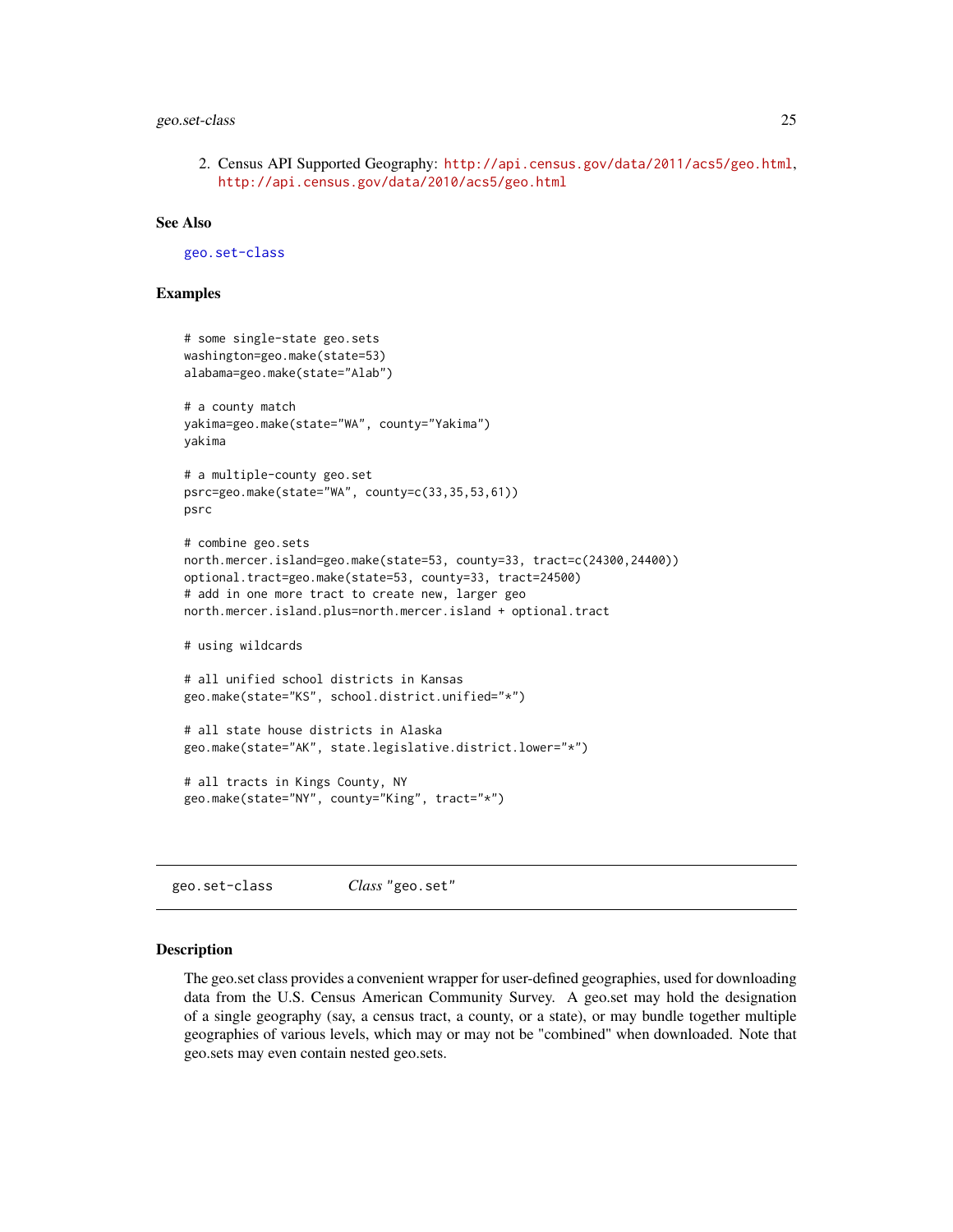Note: even a single geographic unit — one specific tract or county — must be wrapped up as a geo.set. Technically, each individual element in the set is known as a "geo", but users will rarely (if ever) interact will individual elements such as this; wrapping all groups of geographies — even groups consisting of just one element — in geo.sets like this will help make them easier to deal with as the geographies get more complex.

geo.set objects may be combined with the simple addition operator (+). By default, this will always return "flat" geo.sets with all the geographies in a single list. The combination operator (c), on the other hand, will generally return nested hierarchies, embedding sets within sets. When working with nested sets like this, the "combine" flag can be set at each level to aggregate subsets within the structure (although be careful — if a higher level of set includes "combine=T" you'll never actually see the unaggregated subsets deeper down).

Using these different techniques, users are able to create whatever sort of new geographies they need — aggregating some geographies, keeping others distinct (but still bundled as a set for convenience), mixing and matching different levels of Census geography, and so on.

#### Objects from the Class

Objects can be created by calls of the form new ( $"geo.set", \ldots$ ), or more frequently through the geo.make() helper function.

# **Slots**

- geo.list: Object of class "list" containing individual census geographies (as geo class object) and/or geo.sets.
- combine: Object of class "logical" indicating whether or not data from the constituent geographies should be combined when downloaded. Set with combine<- or specified when using geo.make.
- combine.term: Object of class "character" indicating a new label to use when data is combined; ignored when combine set to F. Set with combine. term <- or specified when using geo.make.

#### Methods

- [ signature(x = "geo.set"): subset geo.set, similar to single-bracket list subsetting in R
- $\iint$  signature(x = "geo.set"): subset geo.set, similar to double-bracket list subsetting in R
- + signature(e1 = "geo", e2 = "geo"): combine two geo objects; returns a geo.set (generally reserved for internal use)
- + signature(e1 = "geo", e2 = "geo.set"): combine a geo object onto an existing geo.set; returns a geo.set (generally reserved for internal use)
- + signature(e1 = "geo.set", e2 = "geo"): combine an existing geo.set object with a geo object; returns a geo.set (generally reserved for internal use)
- + signature(e1 = "geo.set", e2 = "geo.set"): combine two geo.set objects; always flattens each set – no nesting
- c signature( $x = "geo.set")$ : combine two or more geo.set objects, preserving the structure of each – allows nesting

**combine<-** signature(object = "geo.set"): used to set or change value of combine

combine signature(object = "geo.set"): returns logical value of combine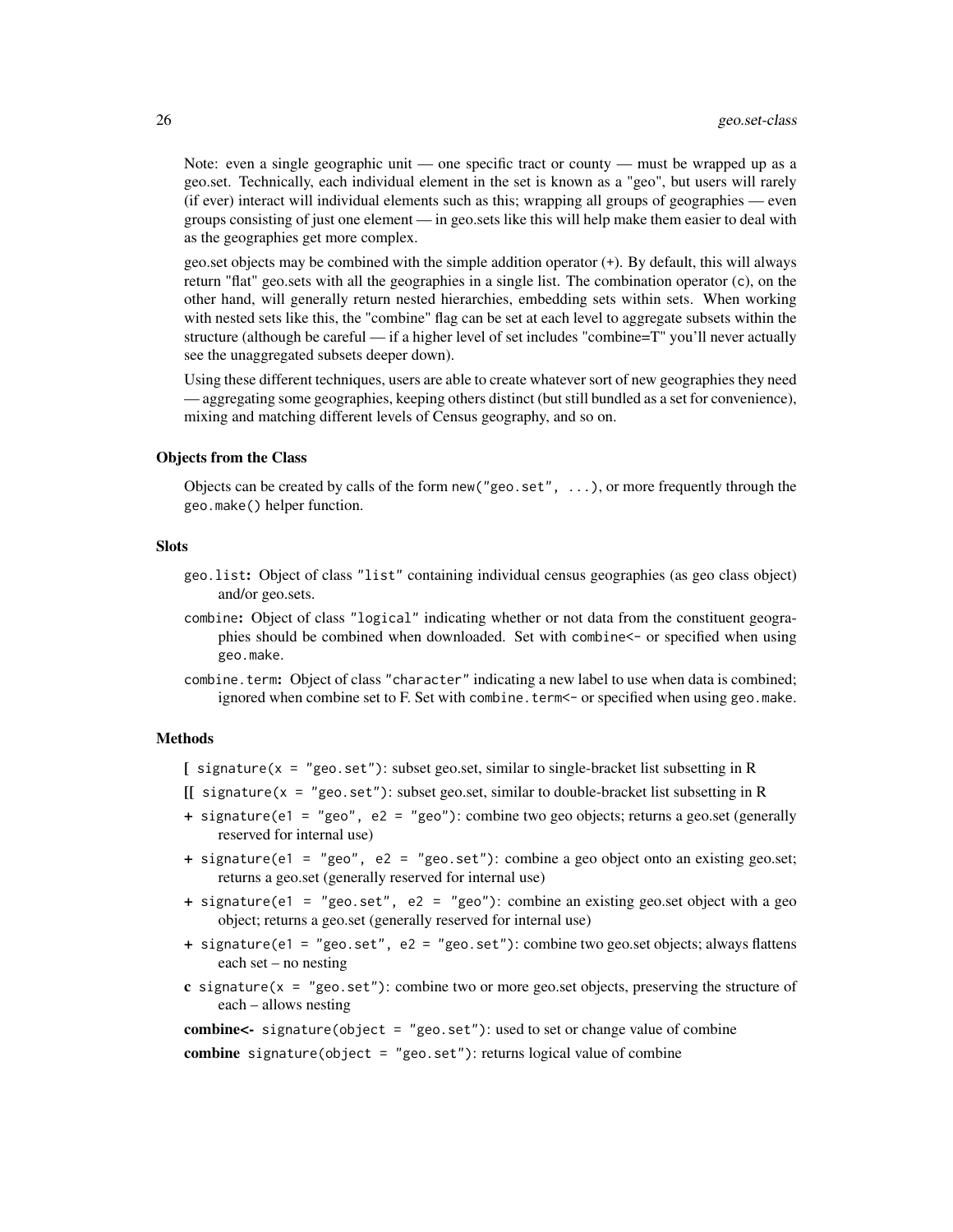# <span id="page-26-0"></span>geography 27

combine.term<- signature(object = "geo.set"): used to set or change combine.term combine.term signature(object = "geo.set"): returns combine.term **geo.list** signature(object =  $"$ geo.set"): returns the geo.list of the geo.set (used internally) length signature( $x = "geo.set")$ : returns an integer indicating how many geographies it contains; non-recursive. **name** signature(object =  $"geo"$ ): returns the text name of an individual geo object. sumlev signature(object =  $"geo"$ ): returns the summary level of an individual geo object.

#### Author(s)

Ezra Haber Glenn <eglenn@mit.edu>

#### References

http://eglenn.scripts.mit.edu/citystate/category/code/

# See Also

[geo.make](#page-19-1)

# Examples

showClass("geo.set")

geography *Return or replace geography metadata of an acs object.*

# Description

geography() will return the geography of an acs object, as a dataframe. Depending on the format of the data at import (and possibly the values of geocols= originally passed to read.acs), this may have multiple columns, but the number of geographic rows should be the same as the number of rows of the acs estimates and standard errors.

When used for assignment, geography <- will change the values contained in the metadata, replacing the existing dataframe with a new one. To replace a single value or a limited subset, call with subsetting (e.g., geography(object)[i,j]<-value or geography(object)[[i]]<-value; note that the brackets should occur *outside* the call – you are subsetting the dataframe, not the object).

To help with replacement operations, the package provides a new prompt method, which can be used to interactively set new values for geography (as well as other metadata); see prompt.acs.

#### Usage

geography(object)

geography(object)<-value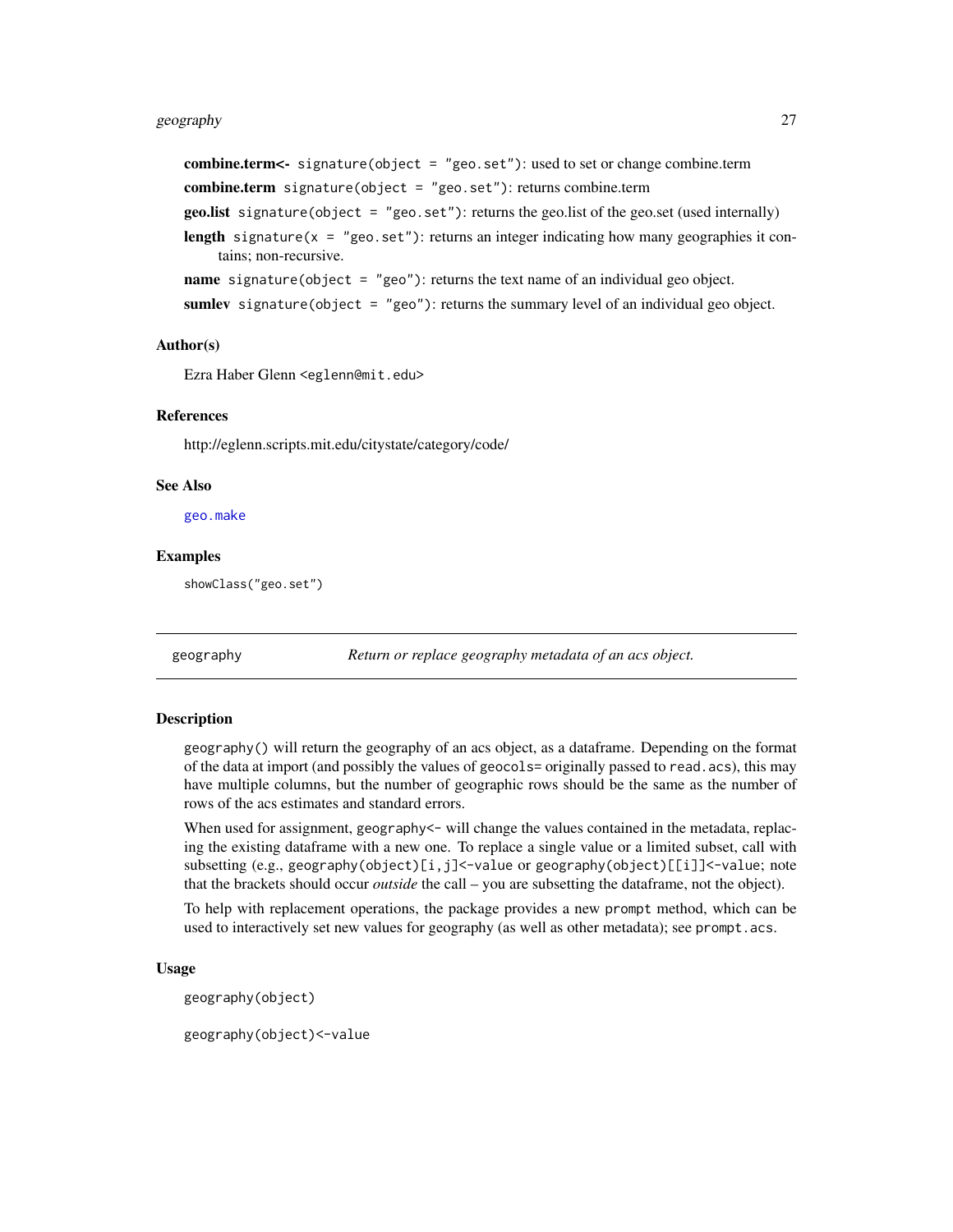<span id="page-27-0"></span>28 kansas07

#### **Arguments**

| obiect | an acs object                                                                                     |
|--------|---------------------------------------------------------------------------------------------------|
| value  | a dataframe containing geographic metadata; must contain the same number of<br>rows as the object |

#### Value

Returns (or replaces) a dataframe containing the geography slot of an object.

# Author(s)

Ezra Haber Glenn <eglenn@mit.edu>

#### See Also

[prompt.acs](#page-32-1), a helper function to interactively generate a new geography dataframe to be used for replacement.

[acs-class](#page-2-1)

#### Examples

```
data(lawrence10)
geography(lawrence10)
str(geography(lawrence10))
```

| kansas07 | County-level data from the 2007 American Community Survey for |  |  |  |  |
|----------|---------------------------------------------------------------|--|--|--|--|
|          | Kansas for use in examples of acs package.                    |  |  |  |  |

# Description

County-level data from the 2007 American Community Survey for Kansas. Contains demographic data on sex, age, and citizenship. Used for examples in acs package. kansas07 and the corresponding five-year survey data in kansas09 provide acs objects to test and demonstrate various functions in the package.

#### Usage

```
data(kansas07)
```
# Format

An acs-class object with 7 rows/geographies and 55 demographic variables, representing countylevel ACS data for the state of Kansas. Also includes geographic and other metadata.

Note that in comparison to kansas09, kansas07 has far fewer rows, which illustrates the fact that the Census only provides ACS one-year data for the largest counties (over 65,000 population).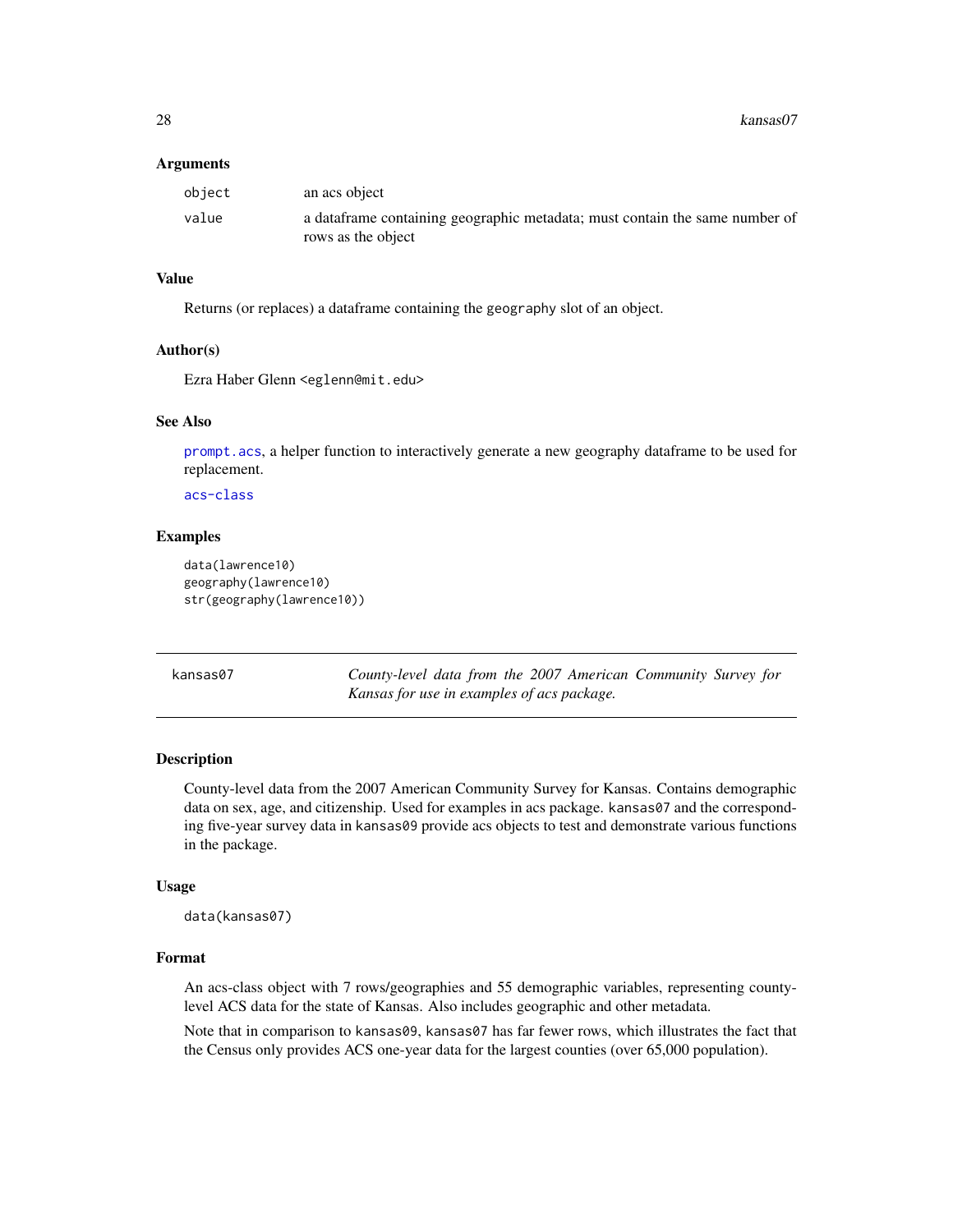#### <span id="page-28-0"></span>kansas09 29

# Source

U.S. Census American Community Survey, 2007; <http://www.census.gov/>

# Examples

```
data(kansas07)
str(kansas07)
class(kansas07)
geography(kansas07)
# subsetting
kansas07[1:3,2:4]
# row-wise addition
kansas07[1,6]+kansas07[2,6]
# column-wise addition
kansas07[1:4,3]+kansas07[1:4,27]
```
kansas09 *County-level data from the 2005-2009 American Community Survey for Kansas for use in examples of acs package.*

# Description

County-level data from the 2005-2009 American Community Survey for Kansas. Contains demographic data on sex, age, and citizenship. Used for examples in acs package. kansas09, and the corresponding one-year survey data in kansas07, provide acs objects to test and demonstrate various functions in the package.

#### Usage

data(kansas09)

#### Format

An acs-class object with 105 rows/geographies and 55 demographic variables, representing countylevel ACS data for the state of Kansas. Also includes geographic and other metadata.

#### Source

U.S. Census American Community Survey, 2009; <http://www.census.gov/>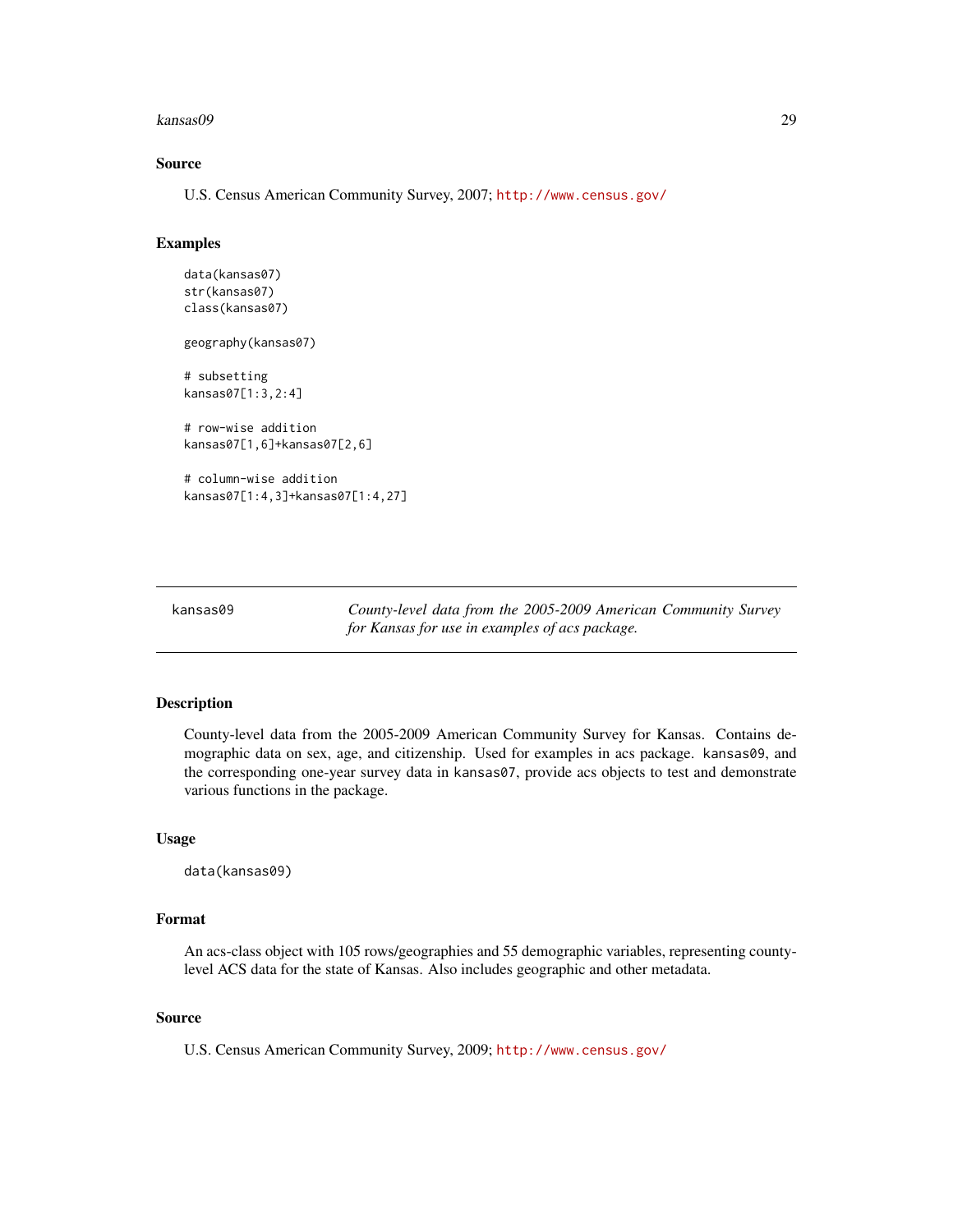# Examples

```
data(kansas09)
str(kansas09)
class(kansas09)
geography(kansas09)
# subsetting
kansas09[1:3,2:4]
# row-wise addition
kansas09[1,6]+kansas09[2,6]
# column-wise addition
kansas09[1:4,3]+kansas09[1:4,27]
```
lawrence10 *Tract-level data from the 2006-2010 American Community Survey for Lawrence, MA for use in examples of acs package.*

# Description

Tract-level data from the 2006-2010 American Community Survey for Lawrence, MA. Contains median household income. Used for examples in acs package.

#### Usage

data(lawrence10)

#### Format

An acs-class object with 18 rows/geographies and 1 variable, representing tract-level ACS data for the city of Lawrence, MA from 2006-2010. Also includes geographic and other metadata.

#### Source

U.S. Census American Community Survey, 2010; <http://www.census.gov/>

# Examples

```
data(lawrence10)
str(lawrence10)
class(lawrence10)
# subsetting
lawrence10[1:3,1]
# row-wise subtraction
```
<span id="page-29-0"></span>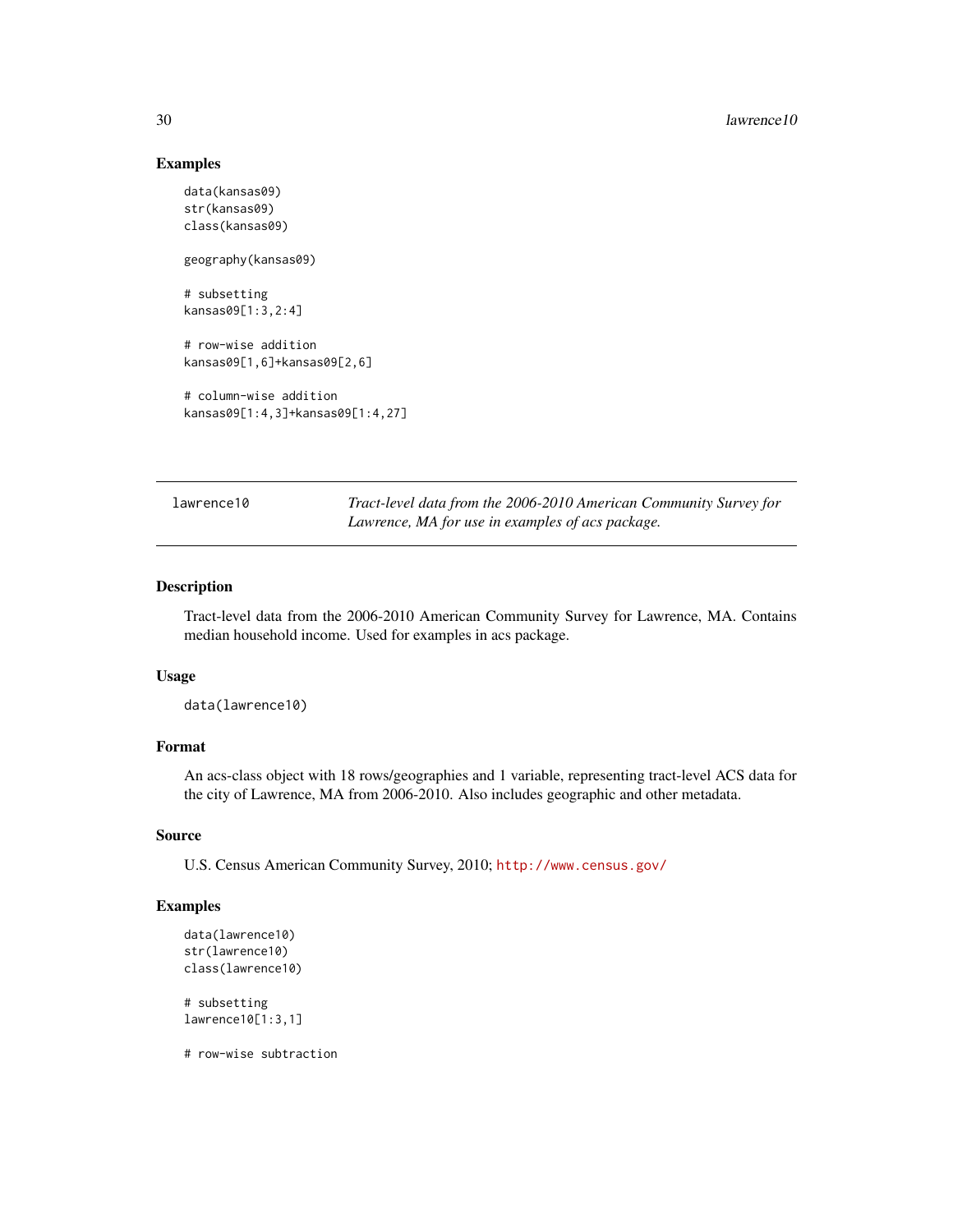# <span id="page-30-0"></span>plot-methods 31

lawrence10[1,1]+lawrence10[2,1]

plot-methods *acs Methods for Function* plot

# Description

Plot acs objects, with both estimates and confidence intervals.

# Usage

```
## S4 method for signature 'acs'
plot(x, conf.level=.95, err.col="red", err.lwd=1,
err.pch="-", err.cex=2, err.lty=2, x.res=300, labels="auto",
by="geography", true.min=T, ...)
```
# Arguments

| x          | the acs object to be plotted                                                                                                                                                                                                                                   |
|------------|----------------------------------------------------------------------------------------------------------------------------------------------------------------------------------------------------------------------------------------------------------------|
| conf.level | the desired confidence interval to use for error bars; numeric between $0<1$                                                                                                                                                                                   |
| err.col    | the color to use for the error bars; analogous to graphic parameter col                                                                                                                                                                                        |
| err.lwd    | the line weight to use for the error bars; analogous to graphic parameter 1 wd                                                                                                                                                                                 |
| err.pch    | the point character to use for the error bars; analogous to graphic parameter pch                                                                                                                                                                              |
| err.cex    | the scaling factor to use for the error bars; analogous to graphic parameter cex                                                                                                                                                                               |
| err.lty    | the line type to use for the error bars; analogous to graphic parameter 1ty                                                                                                                                                                                    |
| x.res      | when plot called with a single acs value (see below), x res determines the res-<br>olution of the resulting density plot; integer (defaults to 300, i.e., the curve is<br>drawn with 300 points)                                                               |
| labels     | the labels to use for the x axis; defaults to either geography names or acs.colnames<br>based on dimensions of object plotted; vector of proper length required                                                                                                |
| by         | in cases where multiple rows and columns are plotted, whether to provide a dif-<br>ferent plot for each value of geography (the default) or acs. colnames; accepts<br>either "geography" or "acs.colnames"                                                     |
| true.min   | whether to limit the lower bound of a confidence interval to some value or now;<br>TRUE (the default) allows for negative lower bounds; also accepts FALSE to limit<br>lower bounds to 0, or any number, to use that as a minimum lower bound; see<br>details. |
| .          | provided to allow for passing of additional arguments to plot functions                                                                                                                                                                                        |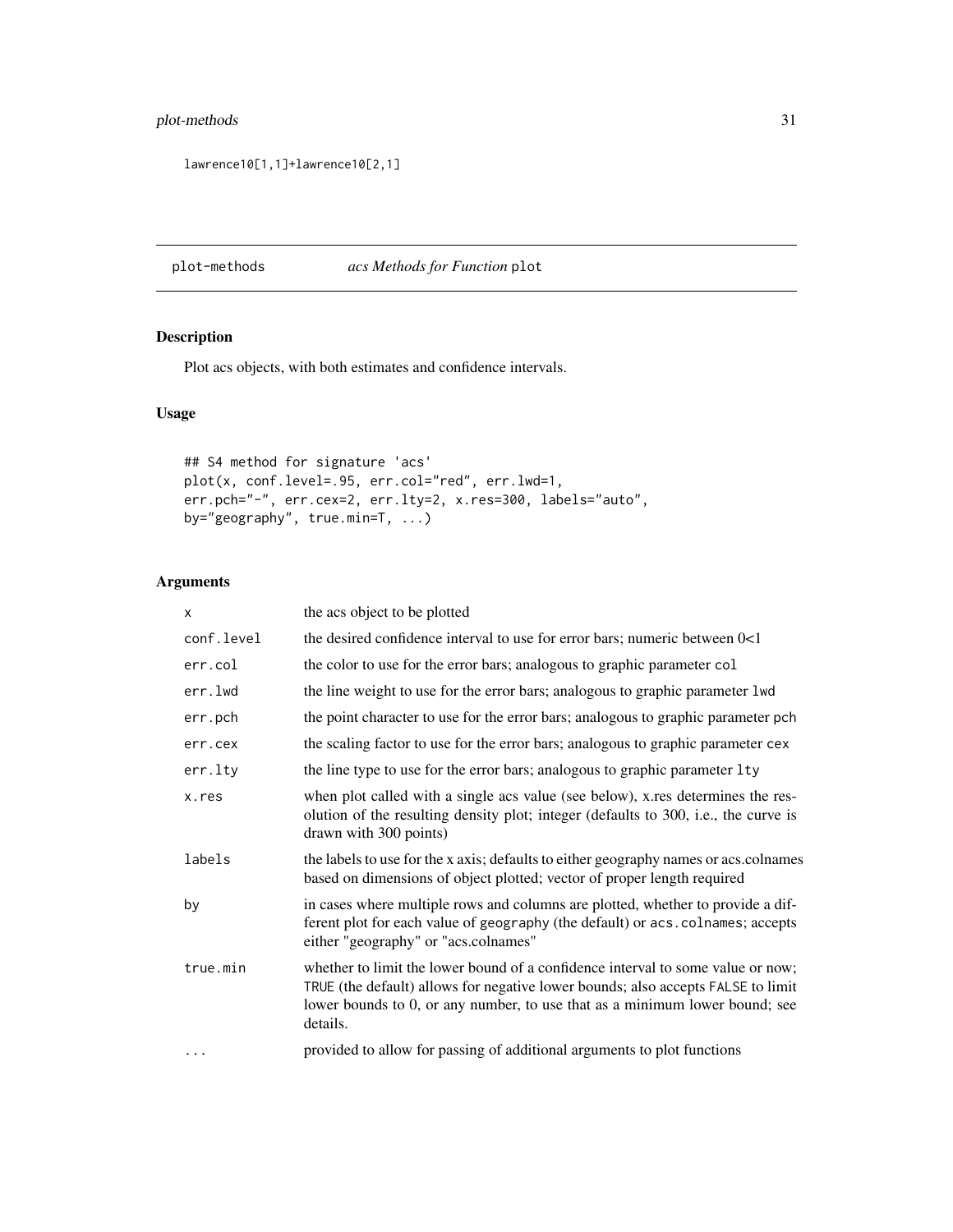#### Methods

signature(object = "acs") When passed an acs object (possibly involving subsetting), plot will call a plot showing both estimates and confidence intervals for the data contained in the object.

If the object contains only one row or only one column, plot will use this dimension as the y-axis and will plot each observation along the x-axis, as three points (an estimate bracketed by upper and lower confidence bounds). If the object contains multiple rows and columns, plot will return a 1-by-y "plot of plots": by default there will be one plot per row showing all the data for each geography, although this can be changed by specifying by="acs.colnames", to plot each variable as its own plot, with all of the geographies along the x-axis.

In the special case where the dimensions of the object are exactly  $c(1,1)$  (i.e., a single geography and column), plot will return a density plot of the estimate. In this case, conf.level, err.col, err.lty, and err.lwd will be used to determine the properties of the margins of error lines. (For none, use conf.level=F. For these density plots, users may also wish to set xlim and x.res, which specify the horizontal extent and resolution of the plot.)

plot accepts many of the standard graphical arguments to plot, such as main, sub, xlab, pch, and col, as well new ones listed above.

In some cases, the lower bound of a confidence interval may extend below 0; in some cases this is desired, especially when a variable is actually stating the *difference* between two estimates. In other cases, this may seem confusing (for example, when reporting the estimated count in a particular category). Setting true.min to FALSE (or 0) will limit the lower boundary of any confidence intervals computed and plotted.

# Examples

```
# load ACS data
data(kansas07)
# plot a single value
plot(kansas07[4,4])
# plot by geography
plot(kansas07[,10])
# plot by columns
plot(kansas07[4,3:10])
# a density plot for a single variable
plot(kansas07[7,10])
# same, using some graphical parameters
plot(kansas07[7,10], col="blue", err.col="purple", err.lty=3)
plot(kansas07[7,49], col="lightblue", type="h", x.res=3000,
err.col="purple", err.lty=3, err.lwd=4, conf.level=.99,
main=(paste("Distribution of Females>85 Years in ",
geography(kansas07)[7,1], sep="")),
```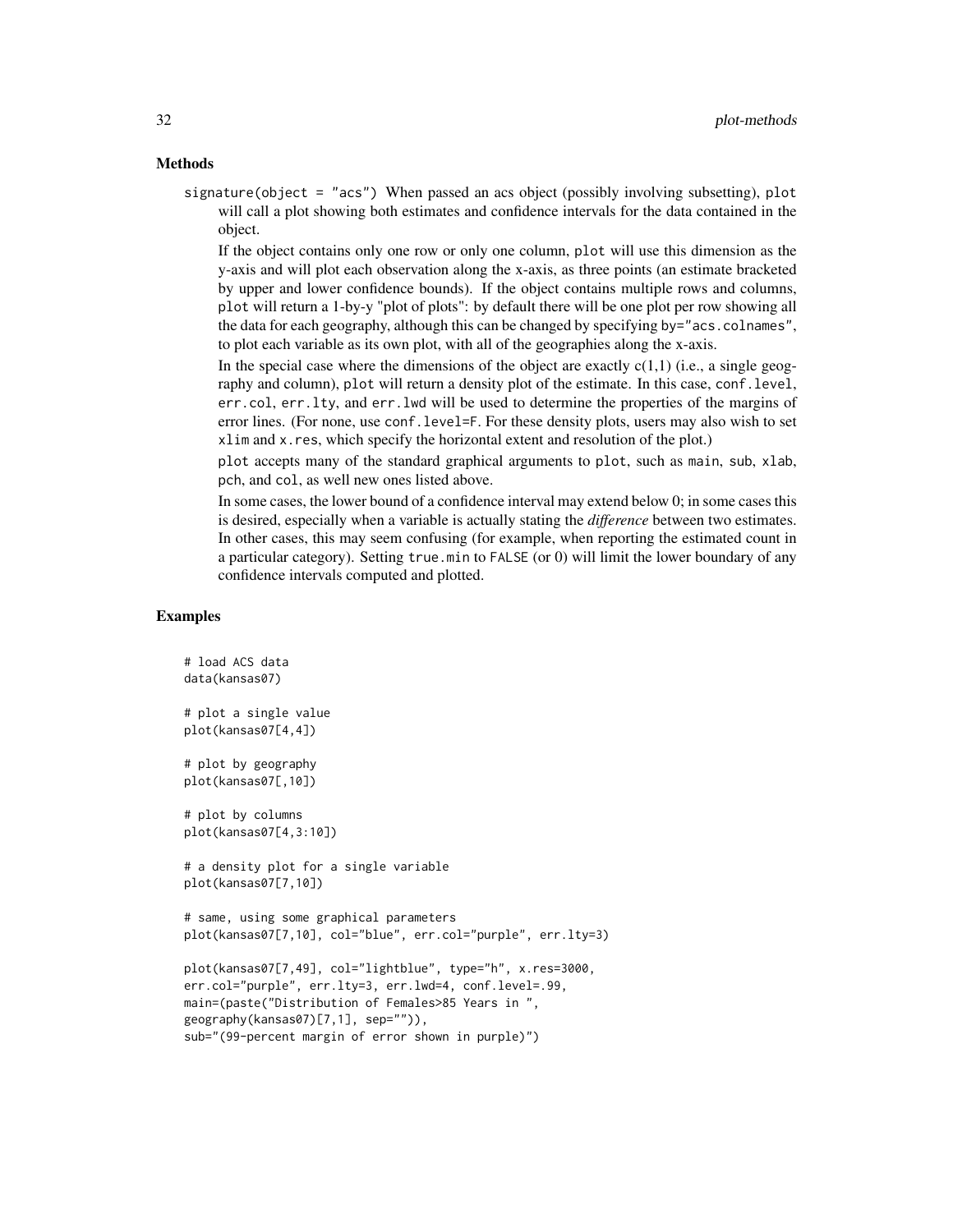# <span id="page-32-0"></span>prompt.acs 33

```
# something more complicated...
plot(kansas07[c(1,3,4),3:25], err.col="purple",
pch=16, err.pch="x", err.cex=1, ylim=c(0,5000),
col=rainbow(23), conf.level=.99,
labels=paste("grp. ",1:23))
```
prompt.acs *Prompt for new values for metadata in an acs object.*

# Description

Helper function to interactively set new values for row- and/or column-names in an acs object.

# Usage

```
## S3 method for class 'acs'
prompt(object, filename=NA, name=NA, what="acs.colnames",
geocols="all", \ldots)
```
#### Arguments

| object    | an acs object                                                                                                                                             |
|-----------|-----------------------------------------------------------------------------------------------------------------------------------------------------------|
| filename  | not used; provided for S3 generic/method consistency                                                                                                      |
| name      | not used; provided for S3 generic/method consistency                                                                                                      |
| what      | which acs-class metadata slot to prompt for; either "acs.colnames" (the default),<br>"acs.units", or "geography"                                          |
| geocols   | a vector, or "all", specifying which columns from the geography metadata to<br>prompt for (optional; defaults to "all"; ignored when what="acs.colnames") |
| $\ddotsc$ | not used; provided for S3 generic/method consistency                                                                                                      |

#### Details

The acs package provides this S3 prompt method for acs-class objects, primarily as a "helper" function to use in calls to geography(object)<-, acs.units(object)<-, or acs.colnames(object)<-. prompt provides an interactive interface, prompting the user for new metadata values based on the existing ones.

When what="geography" and geocols is not "all", prompt will only prompt for replacements of the values of geocols, but will still return values for all geography columns, suitable for passing to geography(object)<-.

Anytime during the interactive prompt() session, a user may enter a blank line to terminate, returning only the changed values up to that point (along with the unchanged values for remaining entries.)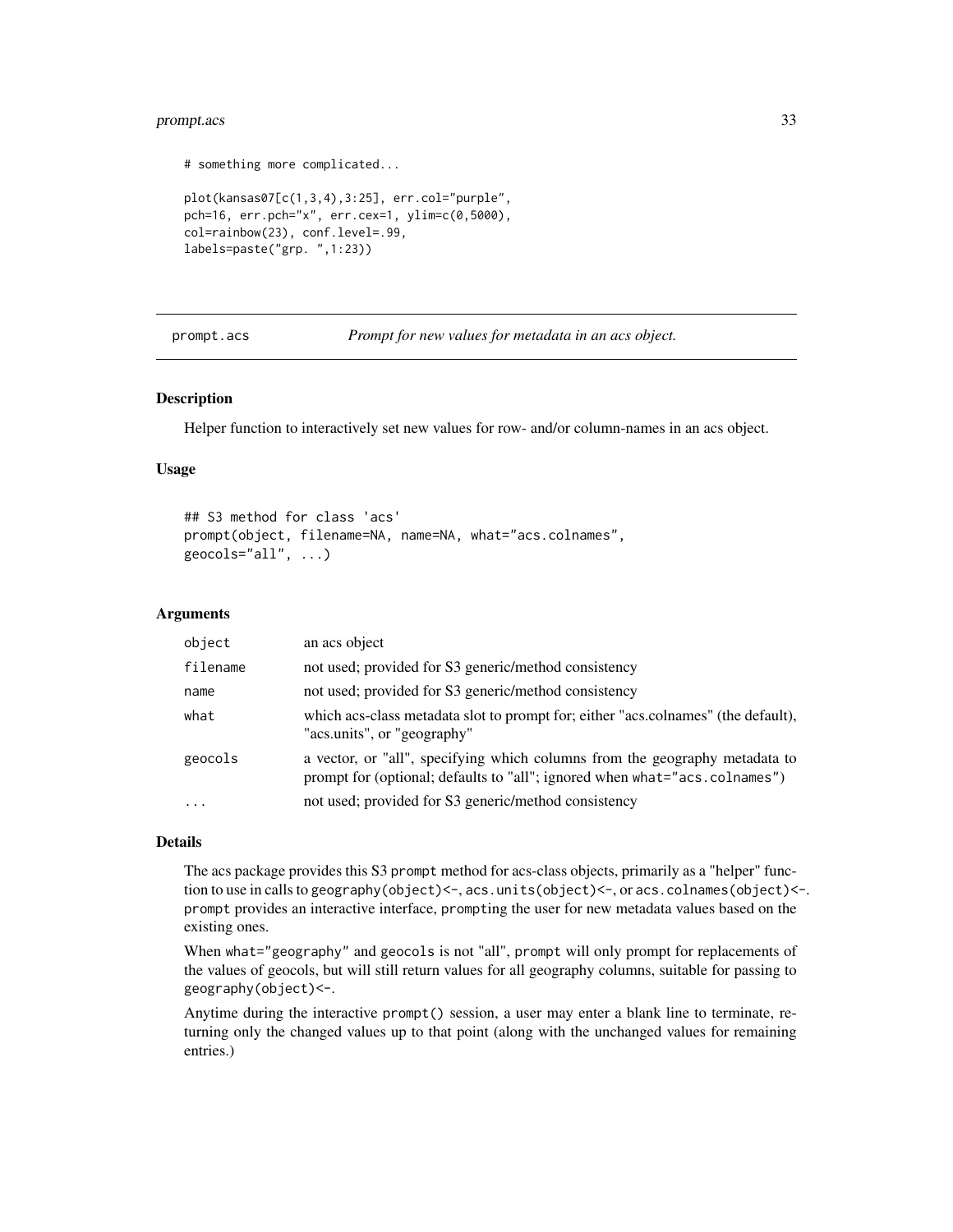# Value

Returns a value of the same class and dimensions as the current geography, acs.units, or acs.colnames of object, but with new names, suitable for passing to one of the replacement methods (acs.colnames<-, (acs.units<-, or geography<-).

# Author(s)

Ezra Haber Glenn <eglenn@mit.edu>

# See Also

geography<-

acs.colnames<-

acs.units<-

# Examples

data(kansas07)

acs.colnames(kansas07)=prompt(kansas07, what="acs.colnames")

geography(kansas07)=prompt.acs(kansas07, what="geography")

rbind.acs *Combine acs Objects by Rows or Columns*

# Description

Take a pair of acs objects and combine by \_c\_olumns or \_r\_ows, respectively.

# Usage

```
## S3 method for class 'acs'
rbind(e1, e2)
          ## S3 method for class 'acs'
cbind(e1, e2)
```
# Arguments

e1, e2 two acs-class objects

<span id="page-33-0"></span>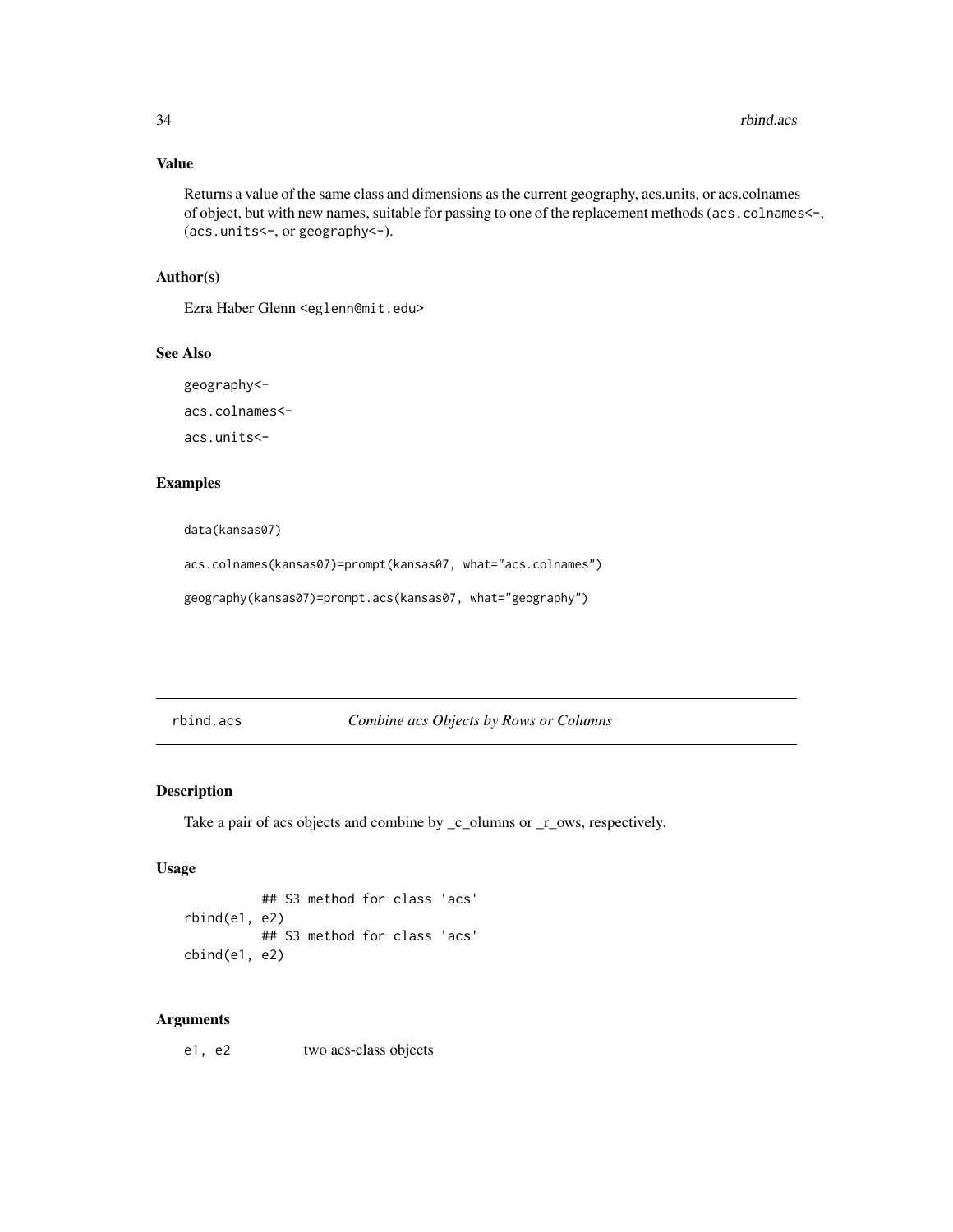#### <span id="page-34-0"></span>read.acs 35

# Details

When passed two acs-class objects, rbind (and cbind) will first check to confirm whether the objects contain compatible data: same endyear and span; same column names (for rbind) or geography (for cbind). If so, the function will return a new acs object that has resulted from combining the two arguments row-wise or column-wise. The effect is essentially the same as rbind (or cbind) on the underlying estimate and standard.error matricies, with all the additional acs metadata tended to.

# Value

Returns a single new acs object with all of the data contained in the two arguments.

# Author(s)

Ezra Haber Glenn <eglenn@mit.edu>

| read.acs | Reads a comma-delimited file from the American Community Survey<br>and creates an acs object with estimates, standard errors, and associ- |
|----------|-------------------------------------------------------------------------------------------------------------------------------------------|
|          | ated metadata.                                                                                                                            |

# Description

When passed a comma-delimited file from the U.S. Census American Community Survey (typically downloaded via the FactFinder website and unzipped), read.acs returns an acs object with estimates, standard errors, and associated metadata.

# Usage

```
read.acs(filename, endyear = "auto", span = "auto", col.names= "auto",
acs.units = "auto", geocols = "auto", skip = "auto")
```
# Arguments

| filename  | the name of the .csv, .zip, or .txt file to be input                                                                                                                              |
|-----------|-----------------------------------------------------------------------------------------------------------------------------------------------------------------------------------|
| endyear   | an integer (or "auto") indicating the latest year of the data in the survey (e.g., for<br>data from the 2005-2009 5-year ACS data, endyear would be 2009)                         |
| span      | an integer (should be $1, 3$ , or $5$ ), or "auto" to have read. acs guess the span from<br>the filename (e.g., for data from the 2005-2009 5-year ACS data, span would be<br>5)  |
| col.names | a vector of column names to be used as acs. colnames for the object; defaults<br>to "auto", which will result in auto-generated names from the headers lines of<br>the input file |
| acs.units | a vector of factors indicating what sort of data is contained within each column<br>of data ("count","dollars","proportion", "ratio", "other")                                    |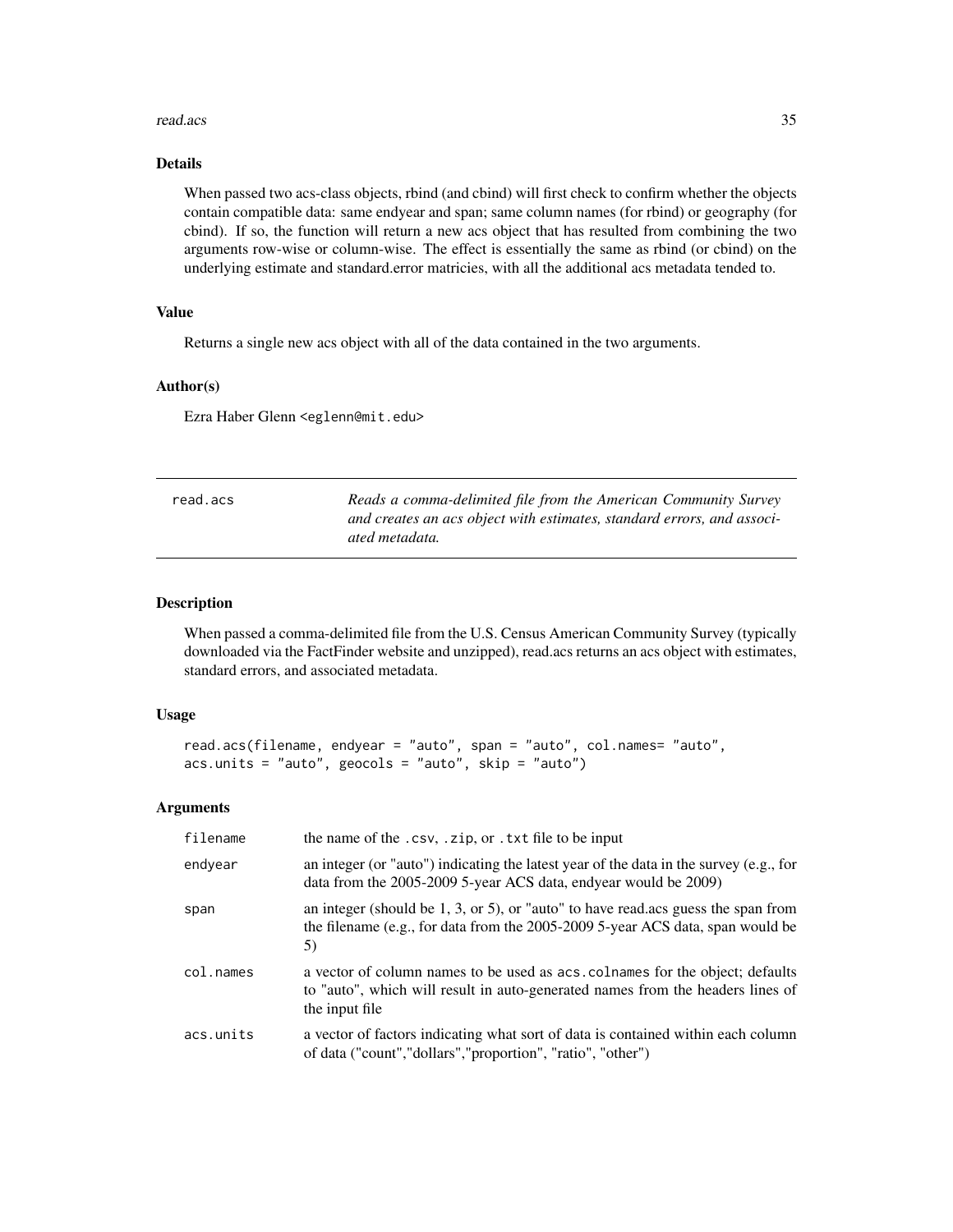| geocols | a vector of integers indicating which columns contain the geographic header<br>information; defaults to "auto", which is the same as 3:1, which seems to be the<br>standard for FactFinder-2 downloads |
|---------|--------------------------------------------------------------------------------------------------------------------------------------------------------------------------------------------------------|
| skip    | an integer indicating how many rows to skip before processing the csv file; de-<br>faults to "auto", which will try to guess the proper value                                                          |

# Details

After executing a query on the U.S. Census American FactFinder site ([http://factfinder2.](http://factfinder2.census.gov) [census.gov](http://factfinder2.census.gov)), users can download their results as a zip file containing data in comma-delimited file format (for example, "ACS\_10\_5YR\_B19013\_with\_ann.csv"). read.acs simplifies the creation of new acs objects from these files. The function uses some rudimentary algorithms to guess intelligently about values for metadata (such as endyear and geography), based on current file-format used by the Census "AmericanFactinder 2" download site.

The specified filename can be an actual .csv file, or can be the name of a .zip file downloaded from the FactFinder site. If the latter, read.acs will extract the necessary data and leave the compressed zipfile in place.

As a default, read. acs assumes the first three columns will contain geographic header information, which seems to be the standard for the new Census American Factfinder download site. Users can also set different values for the geocols= to specify other columns for this geographic information. The function will use the first of these columns for geographic rownames to label estimates. (By default, then, this would be the third column of the actual file, since geocols=3:1. For files downloaded via the Census "legacy" version of FactFinder prior to 2012, users will probably want to specify geocols=4:1.

As for column names, by default read.acs will scan the file to determine how many of the initial rows contain "header" information, and will generate new acs.colnames by concatenating information found in these rows. Note that this can result in *very long* variable names, and users may want to modify the contents of acs.colnames after creation.

Alternatively, users can inspect downloaded csv files prior to import and specify the skip= option explicitly, as with read.csv and other read.XXX functions (i.e., the value of skip is equal to the number of rows prior to the last header row). Regardless of whether  $skip =$  is set or "auto", however, the column names will be created using all of the rows at the top of the file, *even the "skipped" ones*.

Finally, these new acs.colnames are used to guess intelligently about values for acs.units, but currently all this includes is a check for the word "dollars" in the names; if this is not found, the columns are assumed to be "counts".

When no other values are provided, read.acs will attempt to determine endyear and span from the filename.

#### Value

Returns a new acs-class object with estimates, standard errors (derived from the census 90% margins of error), and metadata associated with the survey,

#### Author(s)

Ezra Haber Glenn <eglenn@mit.edu>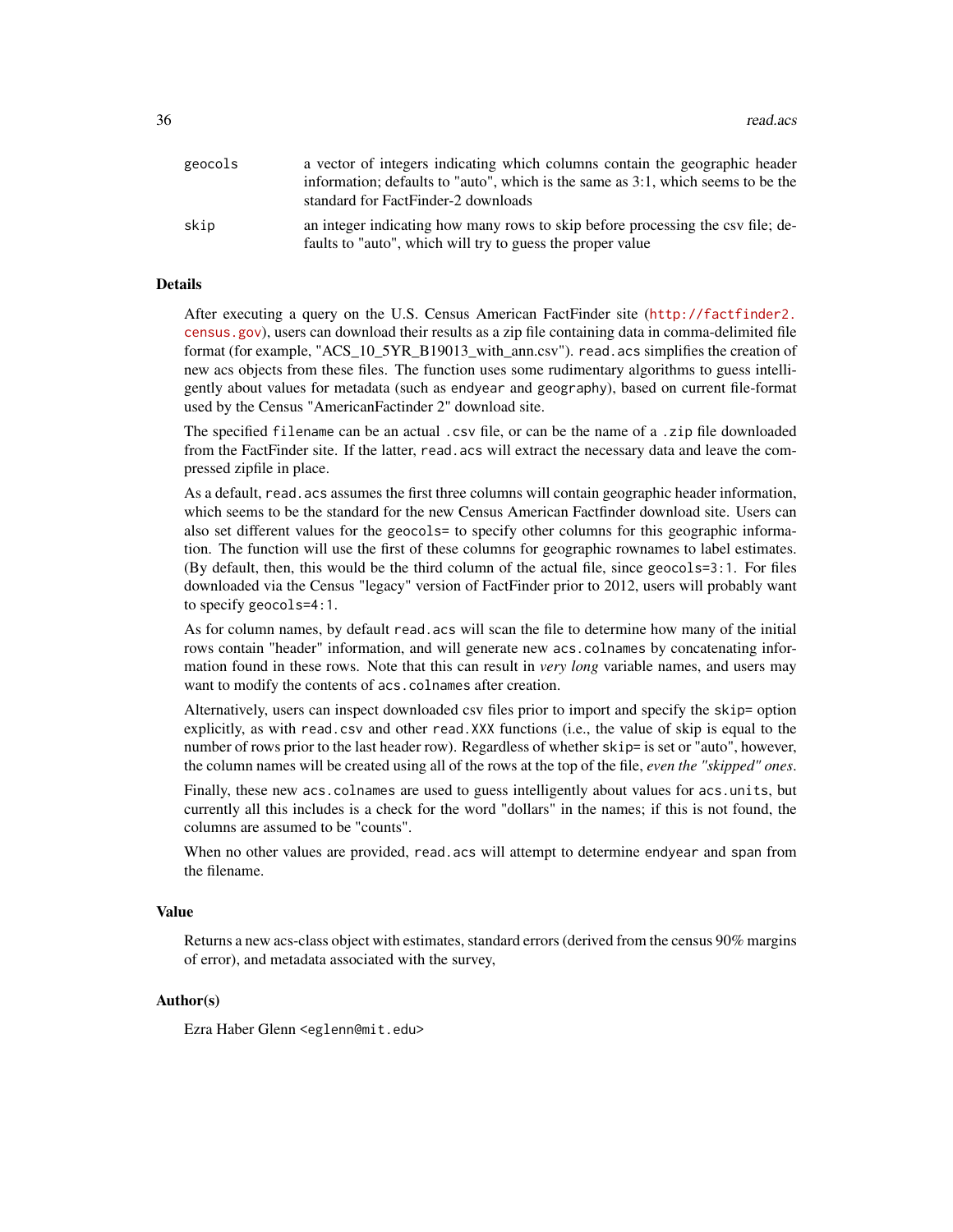<span id="page-36-1"></span><span id="page-36-0"></span>

#### **Description**

Returns the sum of all the estimates present in its arguments, along with proper treatment of standard errors.

# Usage

```
## S4 method for signature 'acs'
sum(x, agg.term=c("aggregate", "aggregate"),
one.zero=FALSE, ..., na.rm=FALSE)
```
#### Arguments

| $\mathsf{x}$ | the acs object to be summed                                                                                                           |
|--------------|---------------------------------------------------------------------------------------------------------------------------------------|
| agg.term     | a character vector (length 1 or 2) of labels to use for the geography or acs.colnames<br>of the new object                            |
| one.zero     | a logical flag indicating whether to include standard errors for only one zero-<br>value estimates or all (the default); see details. |
| $\cdot$      | reserved for other arguments to pass                                                                                                  |
| na.rm        | whether to remove NAs from the values before summing; defaults to FALSE.                                                              |

# Details

Note: when aggregating ACS data, users may want to sum many fields with "0" values for estimates, especially when working with small geographies or detailed tables that split the population into many categories. In these cases, some analysts have suggested that the traditional summation procedure for standard errors (taking the square-root of the sum of the squares of the errors) may over-inflate the associated margins of error; instead, they recommend an alternative method, which ignores all but the single largest of the standard errors for any "zero-estimate" fields. Although this is somewhat unconventional, it is provided as an additional user-specified option here, through the "one.zero" argument.

#### Methods

signature(object = "acs") When passed an acs object (possibly involving subsetting), sum will return a new acs object created by aggregating (adding) all estimates in the object, and adding the corresponding standard errors in a statistically appropriate way. (Aggregate standard errors are computed by taking the square root of the sum of the squared standard errors of the terms to be aggregated.)

If the original object contains a single row, the geographic metadata and row name is preserved; if not, the geographic metadata is replaced with the term "aggregate" (or the contents of the first item of the (vector) option agg.term).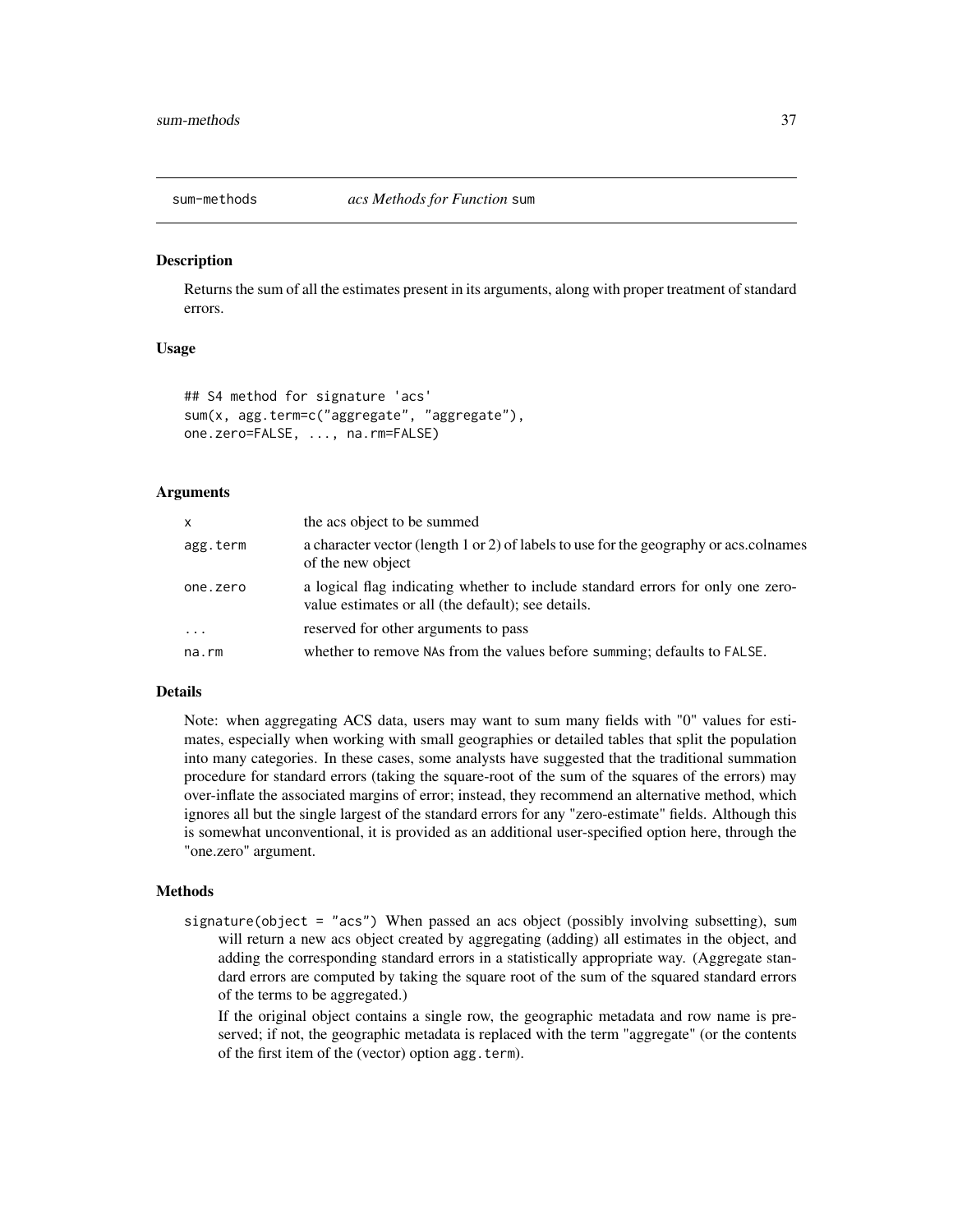If the original object contains a single column, the column names and acs.units data are preserved; if not, the column names are replaced with the term "aggregate" or the contents of the second item of the (vector) option agg.term; note: if agg.term is only one item in length, it will be repeated here if needed.

All other acs-class metadata is preserved, except for the modifed flag, which is set to TRUE.

# Examples

```
# load ACS data
data(kansas09)
```
# aggregate the third column, all rows sum(kansas09[,3])

# aggregate the fifth row, all column sum(kansas09[5,])

# aggregate all rows, columns 3 through 25, rename rows "Kansas" and columns "Total Males" sum(kansas09[, 3:25], agg.term=c("Kansas","Total Males"))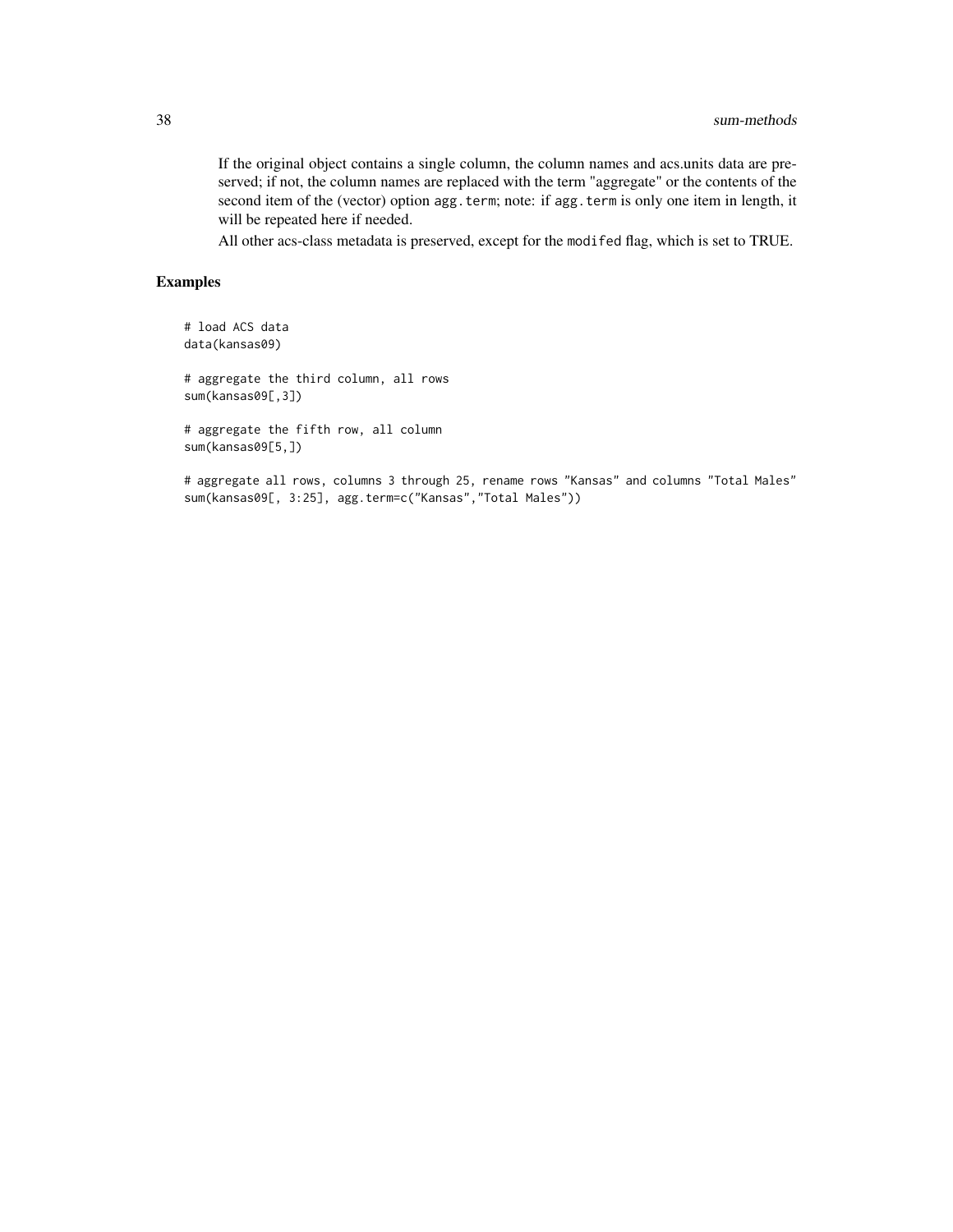# <span id="page-38-0"></span>**Index**

∗Topic classes acs-class, [3](#page-2-0) acs.lookup-class, [9](#page-8-0) geo.set-class, [25](#page-24-0) ∗Topic datasets cpi, [12](#page-11-0) fips.state, [17](#page-16-0) kansas07, [28](#page-27-0) kansas09, [29](#page-28-0) lawrence10, [30](#page-29-0) ∗Topic manip acs-package, [2](#page-1-0) ∗Topic methods plot-methods, [31](#page-30-0) sum-methods, [37](#page-36-0) ∗Topic package acs-package, [2](#page-1-0) \*,acs,acs-method *(*acs-class*)*, [3](#page-2-0) \*,acs,numeric-method *(*acs-class*)*, [3](#page-2-0) \*,numeric,acs-method *(*acs-class*)*, [3](#page-2-0) +,acs,acs-method *(*acs-class*)*, [3](#page-2-0) +,acs,numeric-method *(*acs-class*)*, [3](#page-2-0) +,acs.lookup,acs.lookup-method *(*acs.lookup-class*)*, [9](#page-8-0) +,geo,geo-method *(*geo.set-class*)*, [25](#page-24-0) +,geo,geo.set-method *(*geo.set-class*)*, [25](#page-24-0) +,geo.set,geo-method *(*geo.set-class*)*, [25](#page-24-0) +,geo.set,geo.set-method *(*geo.set-class*)*, [25](#page-24-0) +,numeric,acs-method *(*acs-class*)*, [3](#page-2-0) -,acs,acs-method *(*acs-class*)*, [3](#page-2-0) -,acs,numeric-method *(*acs-class*)*, [3](#page-2-0) -,numeric,acs-method *(*acs-class*)*, [3](#page-2-0) /,acs,acs-method *(*acs-class*)*, [3](#page-2-0) /,acs,numeric-method *(*acs-class*)*, [3](#page-2-0) /,numeric,acs-method *(*acs-class*)*, [3](#page-2-0) [,acs-method *(*acs-class*)*, [3](#page-2-0) [,acs.lookup-method *(*acs.lookup-class*)*, [9](#page-8-0)

[,geo.set-method *(*geo.set-class*)*, [25](#page-24-0) [<-,acs-method *(*acs-class*)*, [3](#page-2-0) [<-,geo.set-method *(*geo.set-class*)*, [25](#page-24-0) [[,geo.set-method *(*geo.set-class*)*, [25](#page-24-0) [[<-,geo.set-method *(*geo.set-class*)*, [25](#page-24-0) acs *(*acs-package*)*, [2](#page-1-0) acs-class, [3](#page-2-0) acs-package, [2](#page-1-0) acs.colnames *(*acs-class*)*, [3](#page-2-0) acs.colnames,acs-method *(*acs-class*)*, [3](#page-2-0) acs.colnames<- *(*acs-class*)*, [3](#page-2-0) acs.colnames<-,acs-method *(*acs-class*)*, [3](#page-2-0) acs.fetch, [5,](#page-4-0) *[11](#page-10-0)* acs.lookup, *[6,](#page-5-0) [7](#page-6-0)*, [8,](#page-7-0) *[10](#page-9-0)* acs.lookup-class, [9](#page-8-0) acs.units *(*acs-class*)*, [3](#page-2-0) acs.units,acs-method *(*acs-class*)*, [3](#page-2-0) acs.units<- *(*acs-class*)*, [3](#page-2-0) acs.units<-,acs-method *(*acs-class*)*, [3](#page-2-0) api.for *(*geo.set-class*)*, [25](#page-24-0) api.for,geo-method *(*geo.set-class*)*, [25](#page-24-0) api.in *(*geo.set-class*)*, [25](#page-24-0) api.in,geo-method *(*geo.set-class*)*, [25](#page-24-0) api.key.install, *[6,](#page-5-0) [7](#page-6-0)*, [10](#page-9-0) api.url.maker *(*acs.fetch*)*, [5](#page-4-0) apply *(*acs-class*)*, [3](#page-2-0) apply,acs-method *(*acs-class*)*, [3](#page-2-0) c,acs.lookup-method *(*acs.lookup-class*)*,  $\mathbf Q$ c,geo.set-method *(*geo.set-class*)*, [25](#page-24-0) cbind *(*rbind.acs*)*, [34](#page-33-0) combine *(*geo.set-class*)*, [25](#page-24-0) combine,geo.set-method *(*geo.set-class*)*, [25](#page-24-0) combine.term *(*geo.set-class*)*, [25](#page-24-0) combine.term,geo.set-method *(*geo.set-class*)*, [25](#page-24-0) combine.term<- *(*geo.set-class*)*, [25](#page-24-0)